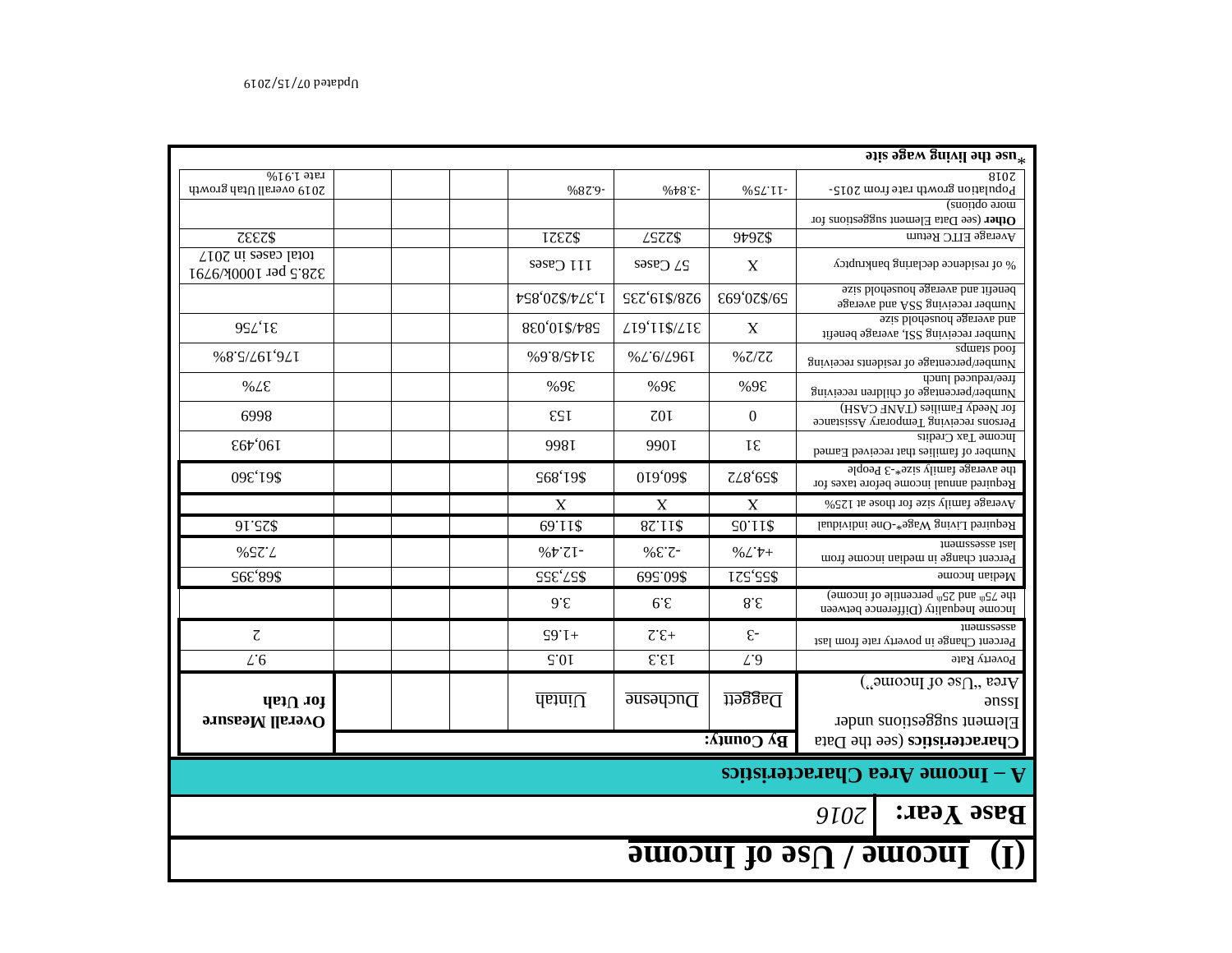#### \*In red is an example, please delete.

| County                              | Data Characteristic     | <b>Explanation</b>                                                                                                                                                                                                                                                                                                                                                                                                                                                                                                                                                                                                                         |
|-------------------------------------|-------------------------|--------------------------------------------------------------------------------------------------------------------------------------------------------------------------------------------------------------------------------------------------------------------------------------------------------------------------------------------------------------------------------------------------------------------------------------------------------------------------------------------------------------------------------------------------------------------------------------------------------------------------------------------|
| Daggett                             | Median Income           | The median income increased from \$53,006 to \$55,521 in Daggett county. Daggett County is a very small<br>community that is mostly comprised of senior citizens living on Social Security, pension and retirement funds.<br>There were COLA increases in Social Security over the past 3 years; 2% in 2017, 2% in 2018 and 2.8% in 2019<br>that could account for the increase in median incomes in Daggett County. The population rate has greatly<br>decreased -11.75% which could be due to job losses in both the gas and oil industry and the closure of the<br>Daggett County Jail facility.                                        |
| Duchesne                            | Median Income           | Slight decrease in median income from \$61,976 to 60,569. A population decrease of -3.84% shows that people<br>have steadily been moving out of the area. These persons had advanced wages in the oil and gas industry,<br>therefore freeing up entry level, lower paying positions upon industry recovery that accounts for the slight<br>decrease in median income.                                                                                                                                                                                                                                                                      |
| Uintah                              | Median Income           | Marked decrease in median income from \$65,489 to \$57,355. A population decrease of -6.28% shows that<br>people have steadily moving out of the area. These persons had advanced wages in the oil and gas industry,<br>therefore freeing up entry level, lower paying positions upon industry recovery that accounts for the marked<br>decrease in median income.<br>The downturn in the oil and gas industry affected persons working in the service sectors as well. Due to the<br>downturn, a major retail store and several other smaller businesses in Vernal went out of business, leaving many<br>people without jobs.             |
| Daggett,<br>Duchesne, and<br>Uintah | <b>Poverty Rates</b>    | Poverty rates have decreased in Daggett County and increased in Duchesne & Uintah Counties. Daggett County<br>is a very small community that is mostly comprised of senior citizens living on Social Security, pension and<br>retirement funds. There was were COLA increases in Social Security over the past 3 years; 2% in 2017, 2% in<br>2018 and 2.8% in 2019 that could account for the increase in median incomes in Daggett County. Uintah and<br>Duchesne Counties median income decrease is mostly due to the major crash in the oil and gas industry as well as<br>population decreases; the industry has been slow to recover. |
| Duchesne &                          | Social Security Average | Individuals receiving social security disability are receiving less than half of individuals on social security                                                                                                                                                                                                                                                                                                                                                                                                                                                                                                                            |
| Uintah<br>*Add more rows as needed  | <b>Benefit</b>          | retirement.                                                                                                                                                                                                                                                                                                                                                                                                                                                                                                                                                                                                                                |

#### **C – Summary of Survey, Focus Groups, Interviews, and Informal Questioning Results**

#### \*In red are examples, please delete.

|     | <b>Causes of Poverty</b> |                                        |                |                                         |                                                                                                                                              |  |
|-----|--------------------------|----------------------------------------|----------------|-----------------------------------------|----------------------------------------------------------------------------------------------------------------------------------------------|--|
| No. | <b>Cause</b>             | Population                             | Data Source    | <b>County</b>                           | <b>Results and Description</b>                                                                                                               |  |
|     | Money Management         | Individuals<br>experiencing<br>poverty | <b>Surveys</b> | Duchesne $\&$<br><b>Uintah Counties</b> | Many participants feel that there is a general difficulty with money<br>management and lack of interest in making appropriate use of income. |  |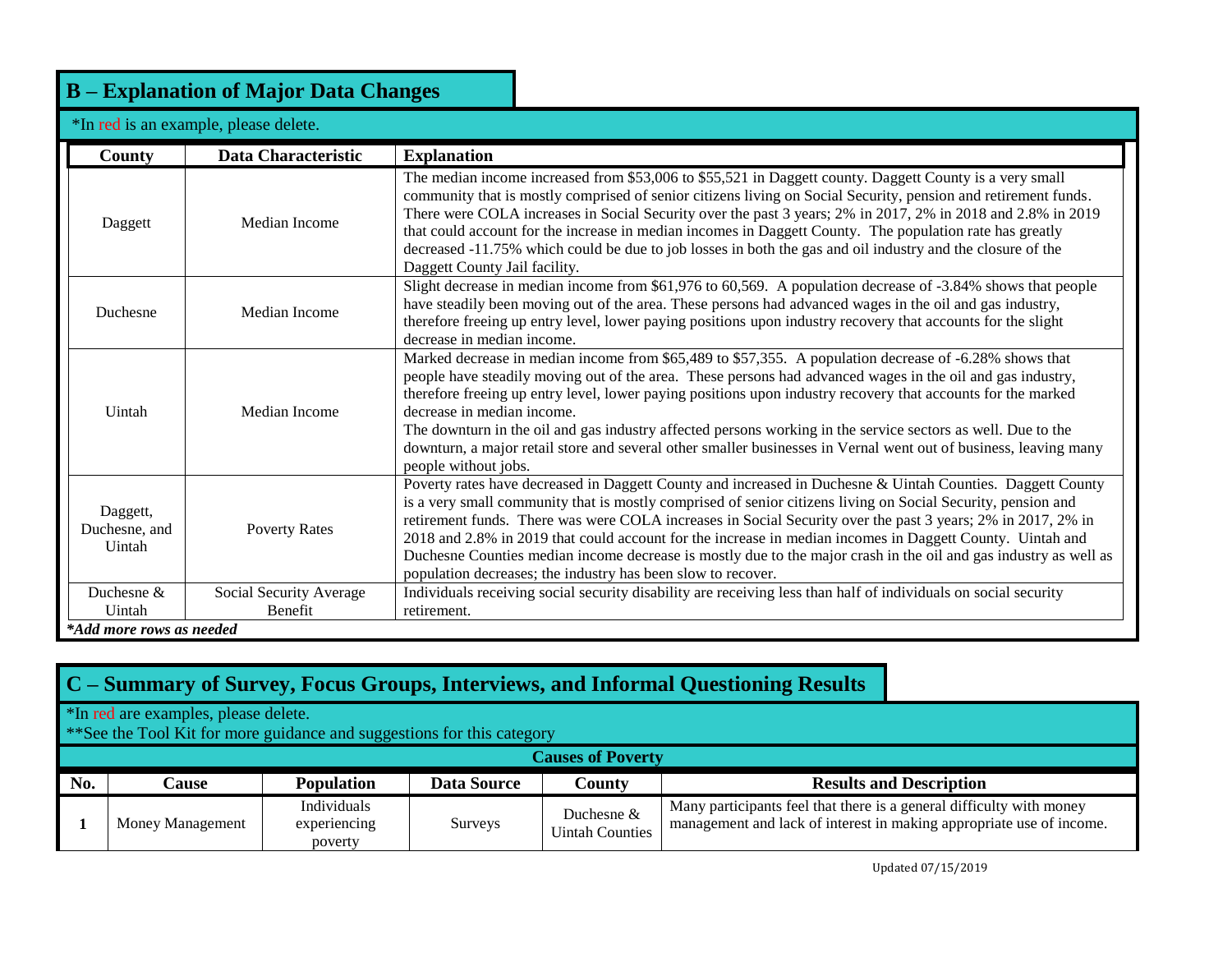| $\mathbf{2}$            | Youth Skill Building                                          | Families in poverty                                  | Community                                                | Duchesne                                           | Youth skill-building was identified one of the main root causes of low                                                                                                                                                                                                                                                                                                |
|-------------------------|---------------------------------------------------------------|------------------------------------------------------|----------------------------------------------------------|----------------------------------------------------|-----------------------------------------------------------------------------------------------------------------------------------------------------------------------------------------------------------------------------------------------------------------------------------------------------------------------------------------------------------------------|
| 3                       | Mortgage<br>Foreclosure                                       | Families &<br>Individuals in<br>poverty              | forum<br>Community<br>Forum/surveys                      | Duchesne &<br>Uintah                               | income.<br>77% of survey participants indicated a lack of knowledge of where to go<br>for assistance with foreclosure issues                                                                                                                                                                                                                                          |
| 4                       | <b>Resource Access</b>                                        | Families &<br>Individuals in<br>poverty              | Surveys                                                  | Duchesne &<br><b>Uintah Counties</b>               | Many participants expressed lack of knowledge of where to go to access<br>community services that can help them get out of poverty                                                                                                                                                                                                                                    |
|                         |                                                               |                                                      |                                                          | <b>Gaps in Services</b>                            |                                                                                                                                                                                                                                                                                                                                                                       |
| No.                     | Gap                                                           | Population                                           | <b>Data Source</b>                                       | County                                             | <b>Results and Description</b>                                                                                                                                                                                                                                                                                                                                        |
| $\mathbf{1}$            | Mortgage<br>Foreclosure                                       | Families &<br>Individuals in<br>poverty              | Community<br>Forums & surveys                            | Duchesne &<br><b>Uintah Counties</b>               | There are no foreclosure programs in the area to help individuals and<br>families avoid foreclosure of their homes                                                                                                                                                                                                                                                    |
| $\overline{2}$          | <b>Resource Access</b>                                        | Families &<br>Individuals in<br>Poverty              | Community<br>Forums &<br>Surveys                         | Duchesne &<br><b>Uintah Counties</b>               | General public does not know where to access community services                                                                                                                                                                                                                                                                                                       |
| $\overline{\mathbf{4}}$ | Livable Wages                                                 | Families &<br>Individuals in<br>poverty              | <b>DWS</b> Utah<br><b>Annual County</b><br>Profiles      | <b>Uintah County</b>                               | Marked decrease in median income. Participants stated an unlivable<br>wage as the cause of poverty.                                                                                                                                                                                                                                                                   |
|                         |                                                               |                                                      | <b>Barriers to Exiting Poverty or Obtaining Services</b> |                                                    |                                                                                                                                                                                                                                                                                                                                                                       |
|                         |                                                               |                                                      |                                                          |                                                    |                                                                                                                                                                                                                                                                                                                                                                       |
| No.                     | <b>Barrier</b>                                                | Population                                           | <b>Data Source</b>                                       | County                                             | <b>Results and Description</b>                                                                                                                                                                                                                                                                                                                                        |
| $\mathbf{1}$            | Money Management                                              | Individuals<br>experiencing<br>poverty               | Class attendance                                         | Duchesne &<br>Uintah                               | Although money management skills were addressed as a community<br>concern, there have been many community resources available within the<br>past 3 years to help with budgeting but there has been poor attendance<br>and limited interest from the community.                                                                                                        |
| $\overline{2}$          | Youth Skill Building                                          | Youth in poverty                                     | Community<br>forums & surveys                            | Duchesne &<br>Uintah                               | The nearest Boys & Girls club is located in Price which is 65 miles away<br>from Roosevelt and 112 miles from Vernal. General public is not aware<br>of youth groups that are available in the area.                                                                                                                                                                  |
| $\mathbf{3}$            | Minimum wage not<br>sustainable                               | Families &<br>Individuals<br>experiencing<br>poverty | Community<br>Surveys                                     | Duchesne &<br>Uintah                               | Many participants feel the current minimum wage is not enough to<br>sustain their households. Many individuals and families have to choose<br>between paying their rent, purchasing food, paying utilities and/or filling<br>prescriptions. 35% of survey participants stated lack of income to support<br>family as the main issue facing families in the community. |
|                         |                                                               |                                                      |                                                          | <b>Individual / Family / Community Unmet Needs</b> |                                                                                                                                                                                                                                                                                                                                                                       |
| No.                     | <b>Need</b>                                                   | Population                                           | <b>Data Source</b>                                       | County                                             | <b>Results and Description</b>                                                                                                                                                                                                                                                                                                                                        |
| $\mathbf{1}$            | Mortgage<br>Foreclosure<br>assistance<br>Youth Skill Building | General<br>population                                | Surveys &<br><b>Community Forums</b><br>Surveys &        | Uintah &<br>Duchesne<br>Uintah &                   | While the foreclosure rates are relatively low in all counties, people are<br>unaware of where they can go to get help with their mortgage in the<br>event they are facing foreclosure<br>Afterschool programs that focus on life skills and money management                                                                                                         |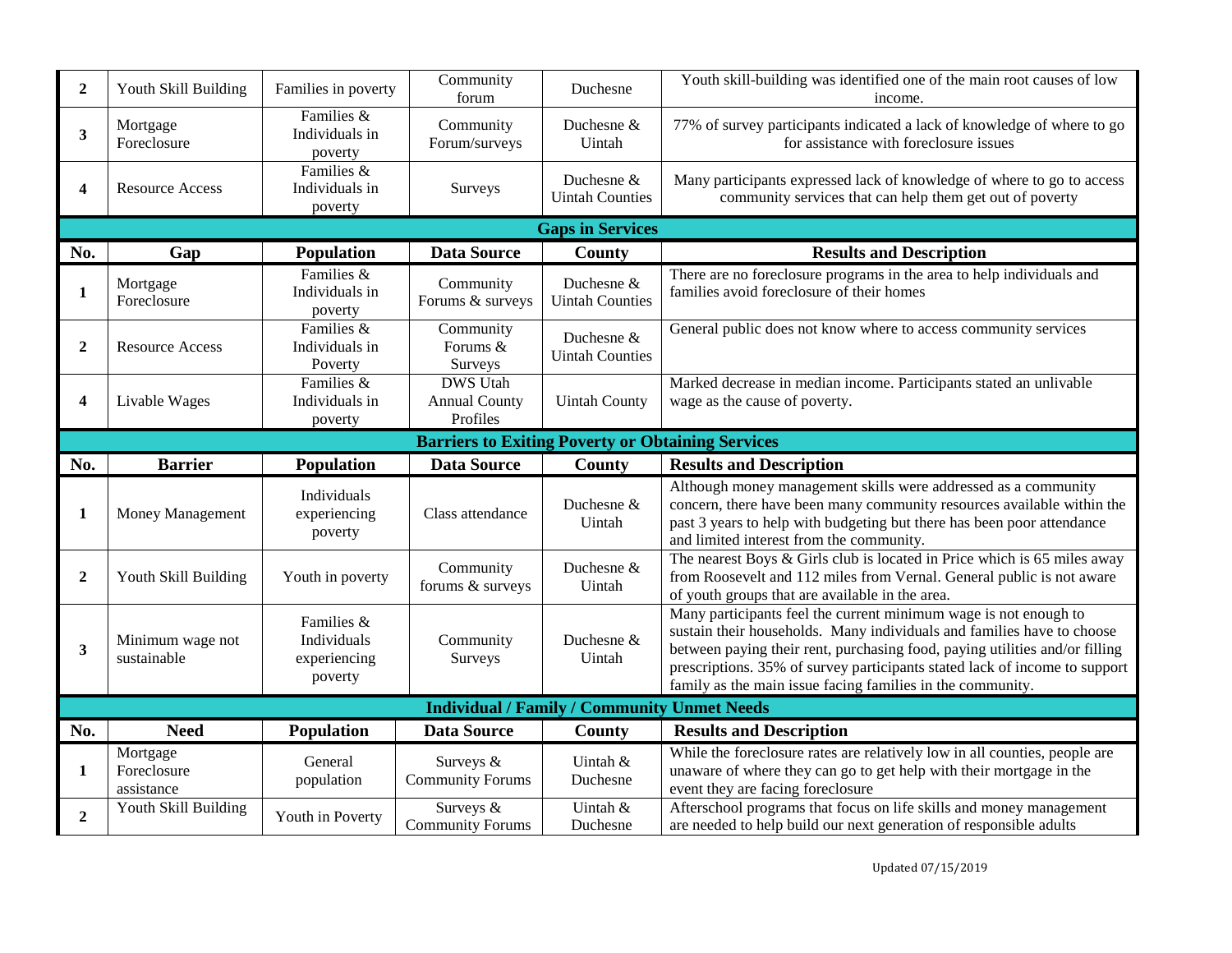|  | Raise in Minimum<br>Wage | Families &<br>Individuals<br>experiencing<br>poverty | Community Surveys | Uintah $\&$<br>Duchesne | While the median wage has increased, minimum wage remains at \$7.25<br>per hour which makes it difficult for persons working in that sector to<br>cover basic needs and housing. |
|--|--------------------------|------------------------------------------------------|-------------------|-------------------------|----------------------------------------------------------------------------------------------------------------------------------------------------------------------------------|
|--|--------------------------|------------------------------------------------------|-------------------|-------------------------|----------------------------------------------------------------------------------------------------------------------------------------------------------------------------------|

|             | $D$ – Linkages                                                                                                                                                                                                    |                                                     |                                                  |                                                                                                                                                                                                                                                                                                                                                                                        |  |  |  |
|-------------|-------------------------------------------------------------------------------------------------------------------------------------------------------------------------------------------------------------------|-----------------------------------------------------|--------------------------------------------------|----------------------------------------------------------------------------------------------------------------------------------------------------------------------------------------------------------------------------------------------------------------------------------------------------------------------------------------------------------------------------------------|--|--|--|
|             | *In red are examples, please delete.<br>**See the Tool Kit for further guidance and suggestions for this category.<br>***If you have no programs in this areas list NA in row one and delete the rest of the rows |                                                     |                                                  |                                                                                                                                                                                                                                                                                                                                                                                        |  |  |  |
|             |                                                                                                                                                                                                                   |                                                     | <b>Current Program / Services Linkages</b>       |                                                                                                                                                                                                                                                                                                                                                                                        |  |  |  |
| No.         | Linkage                                                                                                                                                                                                           | <b>Need</b>                                         | <b>Population(s)</b> Served                      | <b>What this Accomplishes</b>                                                                                                                                                                                                                                                                                                                                                          |  |  |  |
| A           | <b>DWS</b> Employment<br>Center                                                                                                                                                                                   | Job<br>placement/readiness/sear<br>ching assistance | A11                                              | DWS has many services and programs that are geared toward helping<br>individuals gain and retain employment.                                                                                                                                                                                                                                                                           |  |  |  |
| B           | <b>Vocational Rehab</b>                                                                                                                                                                                           | Job placement/readiness<br>assistance               | Disabled individuals                             | Vocational Rehab has many different programs that help disabled individuals<br>to be placed in jobs they can do and also help with any schooling that may be<br>needed in order to obtain gainful employment.                                                                                                                                                                          |  |  |  |
| $\mathbf C$ | <b>Community Action</b><br>Partnership of Utah                                                                                                                                                                    | Advocating for increase<br>in minimum wage          | Families and individuals<br>experiencing poverty | By advocating for an increase in minimum wage CAP Utah is essentially<br>assisting families and individuals in becoming self-sustainable. Raising the<br>minimum wage would help families keep up with price inflation, improve<br>worker productivity and reduce employee turnover. It would also boost the<br>overall economy by generating increased consumer demand and more jobs. |  |  |  |
| D           | <b>UBTECH &amp; USU</b>                                                                                                                                                                                           | Free education for high<br>school students          | Youth                                            | High School students are allowed to enroll with USU or UBTECH while<br>attending high school and receive higher education at no cost.                                                                                                                                                                                                                                                  |  |  |  |
|             |                                                                                                                                                                                                                   |                                                     | <b>Linkages That Need to be Created</b>          |                                                                                                                                                                                                                                                                                                                                                                                        |  |  |  |
| No.         | <b>Purpose</b>                                                                                                                                                                                                    | Linkage                                             | <b>Population(s)</b> Served                      | What this will Accomplish                                                                                                                                                                                                                                                                                                                                                              |  |  |  |
|             | N/A                                                                                                                                                                                                               |                                                     |                                                  |                                                                                                                                                                                                                                                                                                                                                                                        |  |  |  |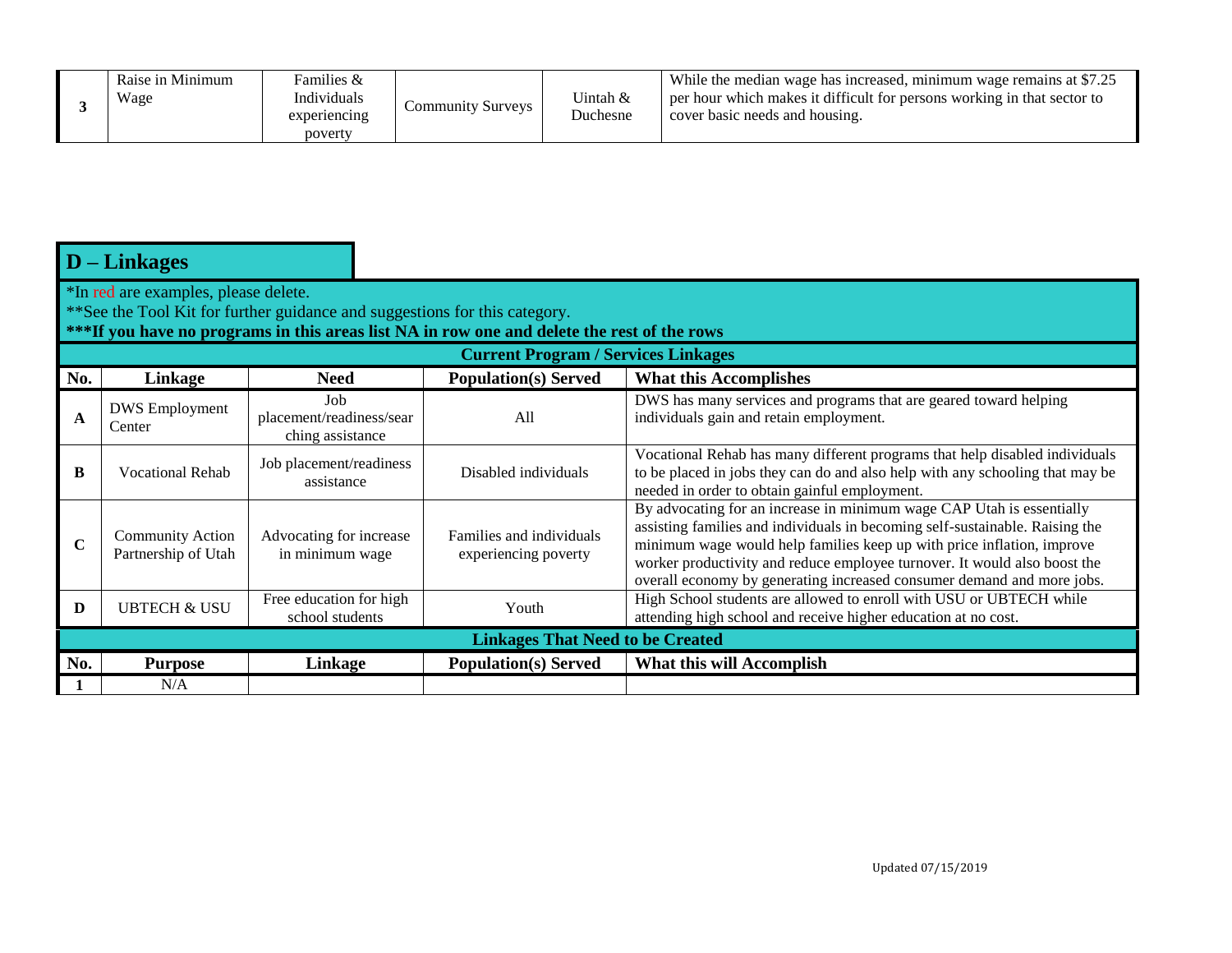\*In red are examples, please delete.

\*\*See the Tool Kit for further guidance and suggestions for this category.

|     | <b>Potential Partnerships</b> |                                 |                             |                                                                     |  |  |
|-----|-------------------------------|---------------------------------|-----------------------------|---------------------------------------------------------------------|--|--|
| No. | Purpose                       | <b>Partnership</b>              | <b>Population(s)</b> Served | What this will Accomplish                                           |  |  |
|     | Foreclosure<br>Assistance     | USU Extension $-$ SLC<br>County | Families and Individuals    | Provide homeowners with an online course on foreclosure prevention. |  |  |

|     | F – Resources                        |                      |                                                    |                                                                                                                                                                                                                                                                                                                                                        |  |  |
|-----|--------------------------------------|----------------------|----------------------------------------------------|--------------------------------------------------------------------------------------------------------------------------------------------------------------------------------------------------------------------------------------------------------------------------------------------------------------------------------------------------------|--|--|
|     | *In red are examples, please delete. |                      |                                                    |                                                                                                                                                                                                                                                                                                                                                        |  |  |
|     |                                      |                      | <b>Un-obtained or Underutilized Resources</b>      |                                                                                                                                                                                                                                                                                                                                                        |  |  |
| No. | <b>Resource</b>                      | Organization         | <b>Purpose</b>                                     | <b>What this Accomplishes</b>                                                                                                                                                                                                                                                                                                                          |  |  |
|     | Youth Groups                         | USU and High Schools | Gain more information on<br>available youth groups | By providing the general public with more information on what youth groups<br>are available will assist our youth in focusing on life skills and money<br>management to help build our next generation of responsible adults. The youth<br>groups are currently available but there is lack of communication with the<br>public on how to access them. |  |  |
|     |                                      |                      |                                                    |                                                                                                                                                                                                                                                                                                                                                        |  |  |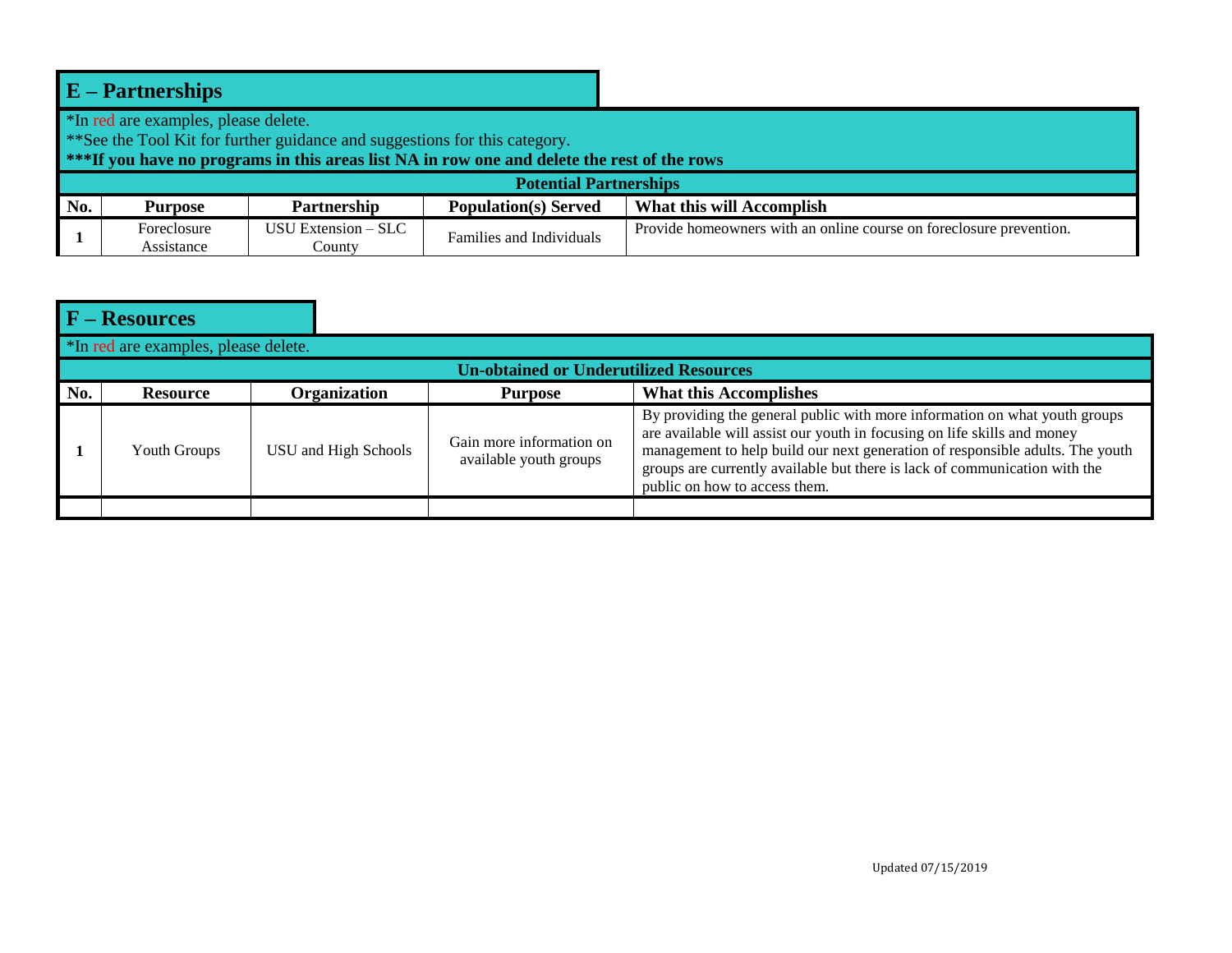| (II) Education                                                     |                   |          |        |  |                                    |  |
|--------------------------------------------------------------------|-------------------|----------|--------|--|------------------------------------|--|
| <b>Base Year:</b><br>2016                                          |                   |          |        |  |                                    |  |
| <b>A</b> – Income Area Characteristics                             |                   |          |        |  |                                    |  |
| <b>Characteristics</b> (see the Data                               | <b>By County:</b> |          |        |  |                                    |  |
| Element suggestions under Issue<br>Area "Use of Income")           | Daggett           | Duchesne | Uintah |  | <b>Overall Measure</b><br>for Utah |  |
| High School Graduation Rate                                        | 95.1%             | 87.4%    | 85.9%  |  | 90.9%                              |  |
| Percent of Individuals with a Bachelor's<br>Degree 18-24 years old | X                 | 1.4%     | 1.4%   |  | 6.7%                               |  |
| Percent of individuals with a Bachelor's<br>Degree 25 and older    | 7.1%              | 10.4%    | 10.4%  |  | 21.5%                              |  |
| <b>Higher Education Enrollment</b>                                 | 5.8%              | 10.1%    | 11.4%  |  | 25.8%                              |  |
| Early Education Enrollment*                                        | 12.3%             | 8.3%     | 8.2%   |  | 6.3%                               |  |
| Average Classroom Size                                             |                   |          |        |  | 24 Elementary/29<br>Secondary      |  |
| Incidents in schools (violence, bullying, etc.)                    |                   |          |        |  |                                    |  |
| *use the living wage site                                          |                   |          |        |  |                                    |  |

|                          | *In red is an example, please delete. |                                                                                                             |
|--------------------------|---------------------------------------|-------------------------------------------------------------------------------------------------------------|
| County                   | Data Characteristic                   | <b>Explanation</b>                                                                                          |
| Daggett                  | <b>High School Graduation Rate</b>    | High school graduation rate from 80% to 95.1%                                                               |
| Duchesne                 | <b>High School Graduation Rate</b>    | High school graduation rate rose from 84% to 87.4%                                                          |
| Uintah                   | <b>High School Graduation Rate</b>    | High School graduation rate rose from 81% to 85.9%                                                          |
| Uintah &                 | Percent of Individuals with a         | Individuals aged 18-24 with Bachelor degree's has had a marked decrease. Individuals with a Bachelor degree |
| Duchesne                 | Bachelor's Degree                     | aged 25 or older has increased in Daggett County, but decreased in Duchesne & Uintah County.                |
| *Add more rows as needed |                                       |                                                                                                             |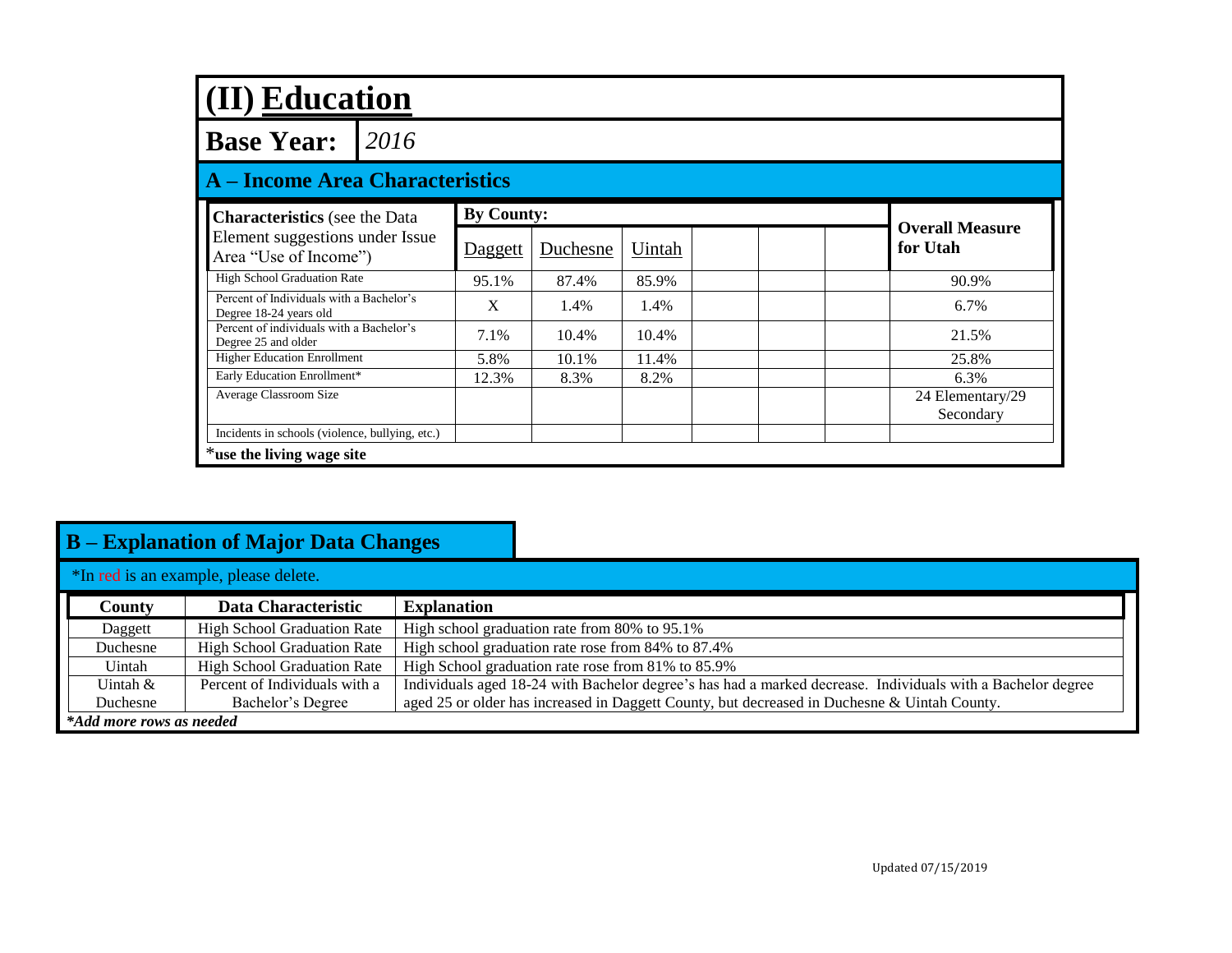\*In red are examples, please delete.

|                         | <b>Causes of Poverty</b>                                                     |                    |                                                          |                         |                                                                                                                                                                                |  |  |  |
|-------------------------|------------------------------------------------------------------------------|--------------------|----------------------------------------------------------|-------------------------|--------------------------------------------------------------------------------------------------------------------------------------------------------------------------------|--|--|--|
| No.                     | <b>Cause</b>                                                                 | <b>Population</b>  | <b>Data Source</b>                                       | County                  | <b>Results and Description</b>                                                                                                                                                 |  |  |  |
| 1                       | Youth in Poverty                                                             | Aged 18-24         | Community<br>Forum                                       | Duchesne                | Community forum discussion indicate there are gaps in youth programs<br>that teach life skills                                                                                 |  |  |  |
| $\boldsymbol{2}$        | Youth in poverty                                                             | Aged 18-24         | Community<br>Forum                                       | Duchesne                | Community forum discussion indicates there has been a drop in youth<br>programs offered in our high schools. This is a time when teens are more<br>questioning and vulnerable. |  |  |  |
| $3^{\circ}$             | Youth in Poverty                                                             | Aged 18-24         | Community<br>Forum                                       | Uintah                  | Community forum discussion indicates the capacity of individual<br>agencies need to expand to meet the needs of our youth.                                                     |  |  |  |
| $\overline{\mathbf{4}}$ | Lack of college<br>education                                                 | General population | Surveys                                                  | Uintah &<br>Duchesne    | 45.77% of survey participants indicated the high cost of tuition as an<br>issue in the community                                                                               |  |  |  |
|                         |                                                                              |                    |                                                          | <b>Gaps in Services</b> |                                                                                                                                                                                |  |  |  |
| No.                     | Gap                                                                          | <b>Population</b>  | <b>Data Source</b>                                       | County                  | <b>Results and Description</b>                                                                                                                                                 |  |  |  |
| 1                       | Lack of afterschool<br>activities                                            | Youth in poverty   | Community<br>Forum                                       | Uintah &<br>Duchesne    | Nearest boys & girls club is over 100 miles away from the area. Schools<br>have dropped many programs over the past few years leaving youth with<br>little to do.              |  |  |  |
| $\overline{2}$          | Lack of dropout<br>prevention for youth                                      | Youth in Poverty   | Surveys                                                  | Uintah &<br>Duchesne    | Not enough dropout prevention programs. What is currently available is<br>very limited and not well publicized.                                                                |  |  |  |
|                         |                                                                              |                    | <b>Barriers to Exiting Poverty or Obtaining Services</b> |                         |                                                                                                                                                                                |  |  |  |
| No.                     | <b>Barrier</b>                                                               | Population         | <b>Data Source</b>                                       | <b>County</b>           | <b>Results and Description</b>                                                                                                                                                 |  |  |  |
| 1                       | Knowledge of<br>afterschool activities<br>that teach life skills<br>to youth | Youth in Poverty   | Community<br>Forum                                       | Uintah $\&$<br>Duchesne | Community members lack knowledge of how and where to go to<br>participate in activities                                                                                        |  |  |  |
| $\overline{2}$          | Cost of Tuition                                                              | General            | Surveys                                                  | Uintah &<br>Duchesne    | Cost of tuition and existing outstanding student loan debt is a huge<br>barrier to obtaining higher education.                                                                 |  |  |  |
| 3 <sup>1</sup>          |                                                                              |                    |                                                          |                         |                                                                                                                                                                                |  |  |  |
|                         |                                                                              |                    | <b>Individual / Family / Community Unmet Needs</b>       |                         |                                                                                                                                                                                |  |  |  |
| No.                     | <b>Need</b>                                                                  | Population         | <b>Data Source</b>                                       | County                  | <b>Results and Description</b>                                                                                                                                                 |  |  |  |
|                         | Local boys & girls<br>club                                                   | Youth              | <b>Community Forum</b>                                   | Uintah &<br>Duchesne    | The community needs a local boys $\&$ girls club to help give area youth<br>more options for afterschool & summer activities.                                                  |  |  |  |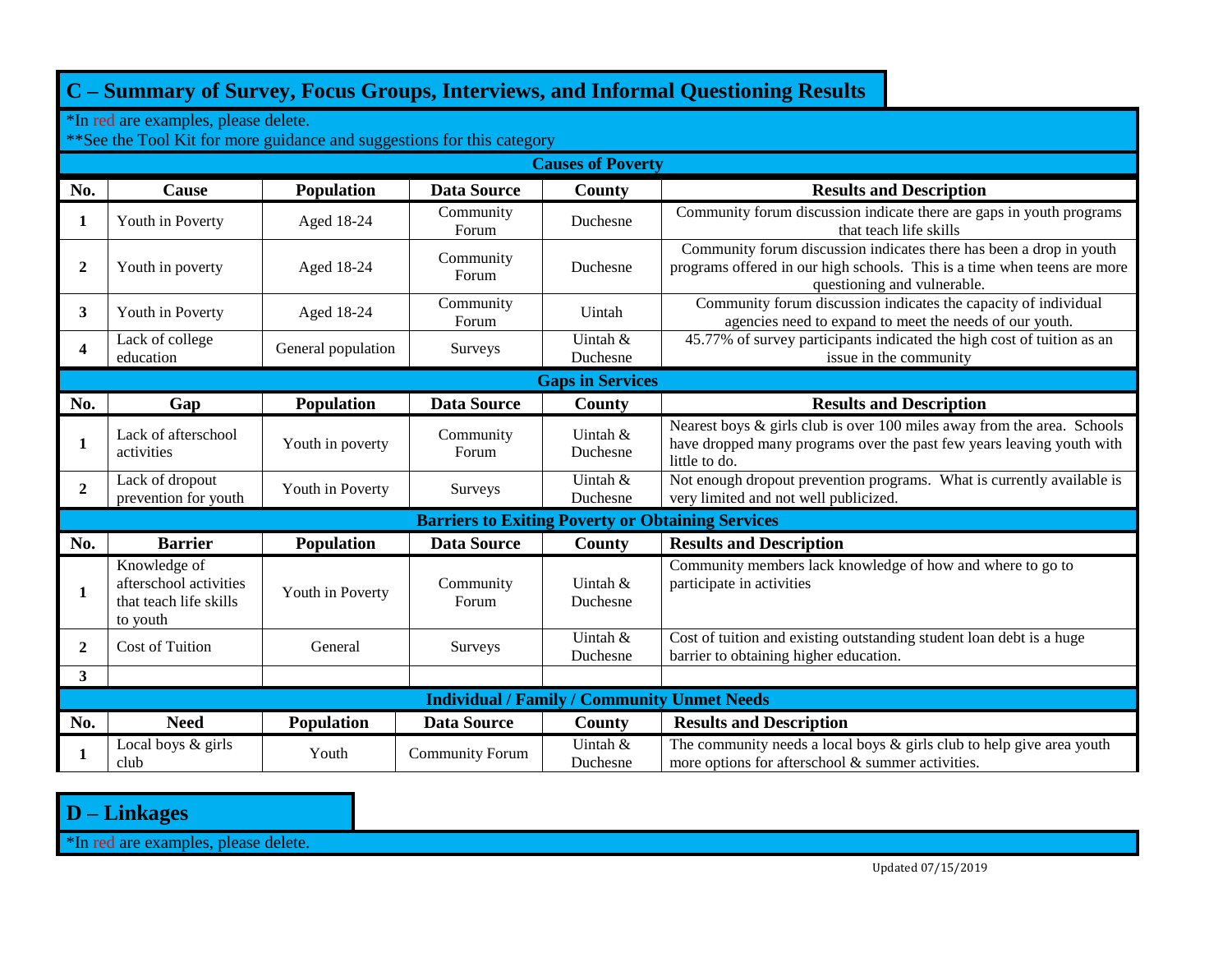|             | ** See the Tool Kit for further guidance and suggestions for this category.<br>***If you have no programs in this areas list NA in row one and delete the rest of the rows |                            |                                            |                                                                                                                                                      |  |  |
|-------------|----------------------------------------------------------------------------------------------------------------------------------------------------------------------------|----------------------------|--------------------------------------------|------------------------------------------------------------------------------------------------------------------------------------------------------|--|--|
|             |                                                                                                                                                                            |                            | <b>Current Program / Services Linkages</b> |                                                                                                                                                      |  |  |
| No.         | Linkage                                                                                                                                                                    | <b>Need</b>                | <b>Population(s)</b> Served                | <b>What this Accomplishes</b>                                                                                                                        |  |  |
| A           | Vocational<br>Rehabilitation                                                                                                                                               | <b>Adult Education</b>     | <b>Individuals with Disabilities</b>       | Vocational Rehab provides services to those looking to reenter the workforce.<br>They can provide education assistance grants to help gain knowledge |  |  |
| B           | Duchesne & Uintah<br><b>County Libraries</b>                                                                                                                               | Youth & Adult<br>Education | General population                         | Duchesne & Uintah County Libraries can assist with tutoring and resources to<br>obtain and work towards a GED or higher education.                   |  |  |
| $\mathbf C$ | <b>UBTECH &amp; USU</b>                                                                                                                                                    | Youth & Adult<br>Education | All                                        | Free tuition is offered to students enrolled in high school who want to do a<br>concurrent enrollment with either UBTECH or USU.                     |  |  |
|             | <b>Linkages That Need to be Created</b>                                                                                                                                    |                            |                                            |                                                                                                                                                      |  |  |
| No.         | <b>Purpose</b>                                                                                                                                                             | Linkage                    | <b>Population(s)</b> Served                | What this will Accomplish                                                                                                                            |  |  |
|             | <b>Higher Education</b>                                                                                                                                                    | <b>School Counselors</b>   | Youth                                      | High School students need more guidance on how to obtain scholarships and<br>grant funding for higher education.                                     |  |  |

\*In red are examples, please delete.

\*\*See the Tool Kit for further guidance and suggestions for this category.

|     | <b>Potential Partnerships</b> |             |                      |                                     |  |  |
|-----|-------------------------------|-------------|----------------------|-------------------------------------|--|--|
| No. | <b>Purpose</b>                | Partnership | Population(s) Served | What this will<br><b>Accomplish</b> |  |  |
|     | <b>* *</b> /<br>N/A           |             |                      |                                     |  |  |

|     | F – Resources                                 |              |                                               |                                                                                                                                                               |
|-----|-----------------------------------------------|--------------|-----------------------------------------------|---------------------------------------------------------------------------------------------------------------------------------------------------------------|
|     | *In red are examples, please delete.          |              |                                               |                                                                                                                                                               |
|     |                                               |              | <b>Un-obtained or Underutilized Resources</b> |                                                                                                                                                               |
| No. | <b>Resource</b>                               | Organization | <b>Purpose</b>                                | <b>What this Accomplishes</b>                                                                                                                                 |
|     | <b>GED</b> Assistance                         | <b>DWS</b>   | Obtain GED                                    | Many clients are un-aware that DWS provides assistance to obtain a GED or<br>other educational needs.                                                         |
|     | <b>Foster Grandparent</b><br>and RSVP Program | <b>UBAOG</b> | Assist children with<br>education             | Seniors can volunteer in schools to assist children with tutoring, mentoring,<br>and bonding. Need to get more children and seniors involved in this program. |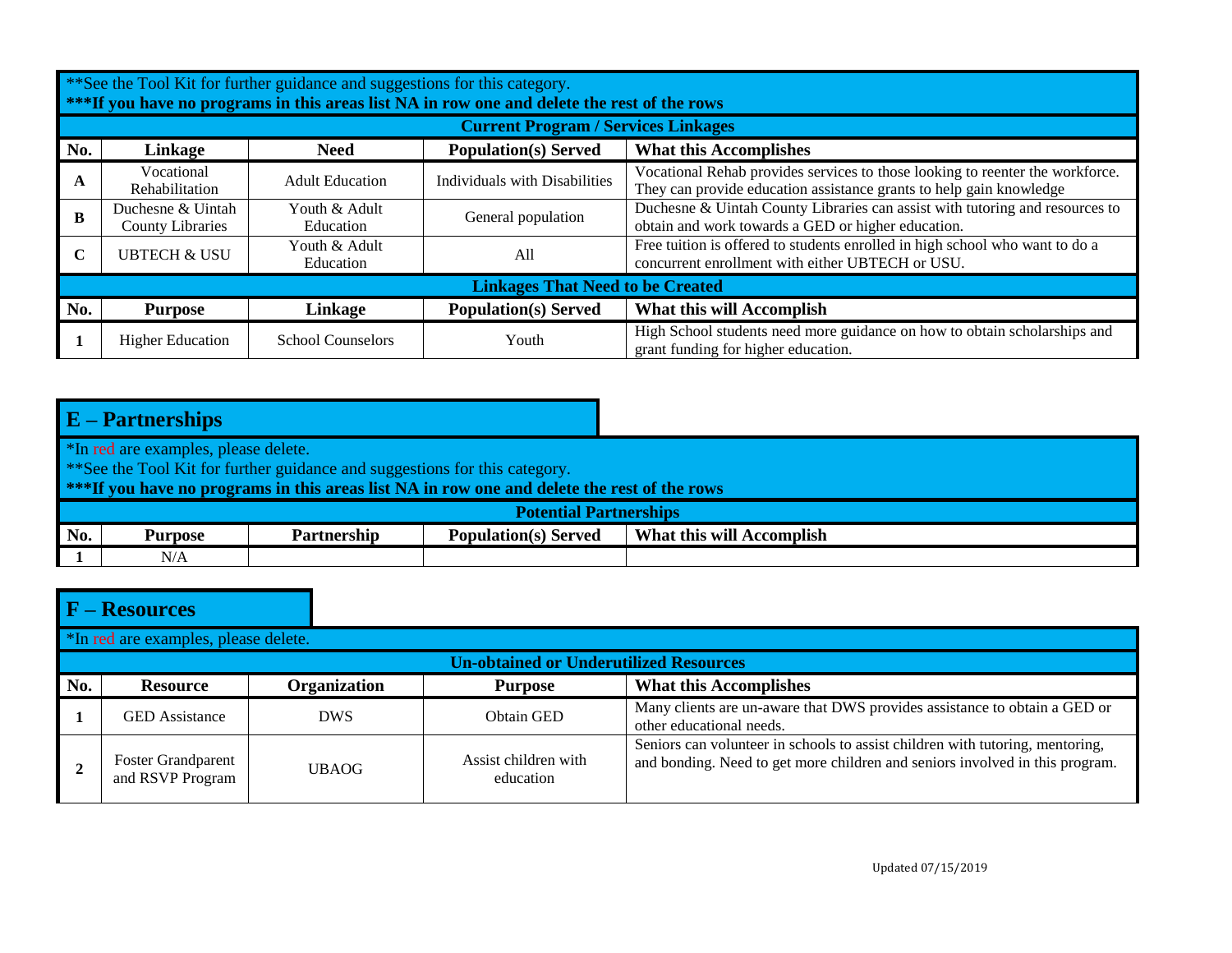| <b>Employment</b><br>(III)                               |      |                                 |                               |                   |                                    |  |
|----------------------------------------------------------|------|---------------------------------|-------------------------------|-------------------|------------------------------------|--|
| <b>Base Year:</b>                                        | 2016 |                                 |                               |                   |                                    |  |
| <b>A</b> – Income Area Characteristics                   |      |                                 |                               |                   |                                    |  |
| <b>Characteristics</b> (see the Data                     |      | <b>By County:</b>               |                               |                   |                                    |  |
| Element suggestions under Issue<br>Area "Use of Income") |      | Daggett                         | Duchesne                      | <b>Uintah</b>     | <b>Overall Measure</b><br>for Utah |  |
| Average Monthly Wage                                     |      | \$2852                          | \$3738                        | \$3687            | \$3810                             |  |
| Average Hourly Wage                                      |      | \$16.45                         | \$21.56                       | \$21.27           | \$34.15                            |  |
| <b>Unemployment Rate</b>                                 |      | 4.7%                            | 4.1%                          | 4.1%              | 2.9% April 2019                    |  |
| Job Growth*                                              |      | $-7.8%$<br>$-33$                | $-2.2%$<br>$+167$             | $+0.7\%$<br>$+82$ | 3.0%                               |  |
| Sector with Highest Employment Rate*                     |      | Professional<br><b>Business</b> | Ed. Health<br>Soc.<br>Service | Mining            | Ed. Health Soc.<br>Service         |  |
| Wages for Sector with Highest Employment<br>Rate*        |      | Construction<br>\$5227          | Mining<br>\$6029              | Mining<br>\$6029  | Mining<br>\$6384                   |  |
| Occupation with highest annual salary                    |      |                                 |                               |                   |                                    |  |
| Other (see Data Element suggestions for<br>more options) |      |                                 |                               |                   |                                    |  |

|          | *In red is an example, please delete. |                                                                                                                                                                                                                                                                                                                                                    |  |  |  |
|----------|---------------------------------------|----------------------------------------------------------------------------------------------------------------------------------------------------------------------------------------------------------------------------------------------------------------------------------------------------------------------------------------------------|--|--|--|
| County   | Data Characteristic                   | <b>Explanation</b>                                                                                                                                                                                                                                                                                                                                 |  |  |  |
| Duchesne | <b>Average Monthly Wage</b>           | Average Monthly Wage decreased from \$5164 to \$3738. This is due to the major decrease in oil and gas industry<br>that created major layoffs. Many people have moved out of the area to find work elsewhere. With people leaving<br>and the slow recovery of the oil industry it has opened entry level positions that have lower starting wages. |  |  |  |
| Uintah   | <b>Average Monthly Wage</b>           | Average monthly wage decreased from \$5457 to \$3687. This is due to the major decrease in oil and gas industry<br>that created major layoffs. Many people have moved out of the area to find work elsewhere. With people leaving<br>and the slow recovery of the oil industry it has opened entry level positions that have lower starting wages. |  |  |  |
| Daggett  | <b>Average Monthly Wage</b>           | Average monthly wage decreased from \$5457 to \$2852. This is due to the major decrease in oil and gas industry<br>that created major layoffs. Many people have moved out of the area to find work elsewhere. With people leaving<br>and the slow recovery of the oil industry it has opened entry level positions that have lower starting wages. |  |  |  |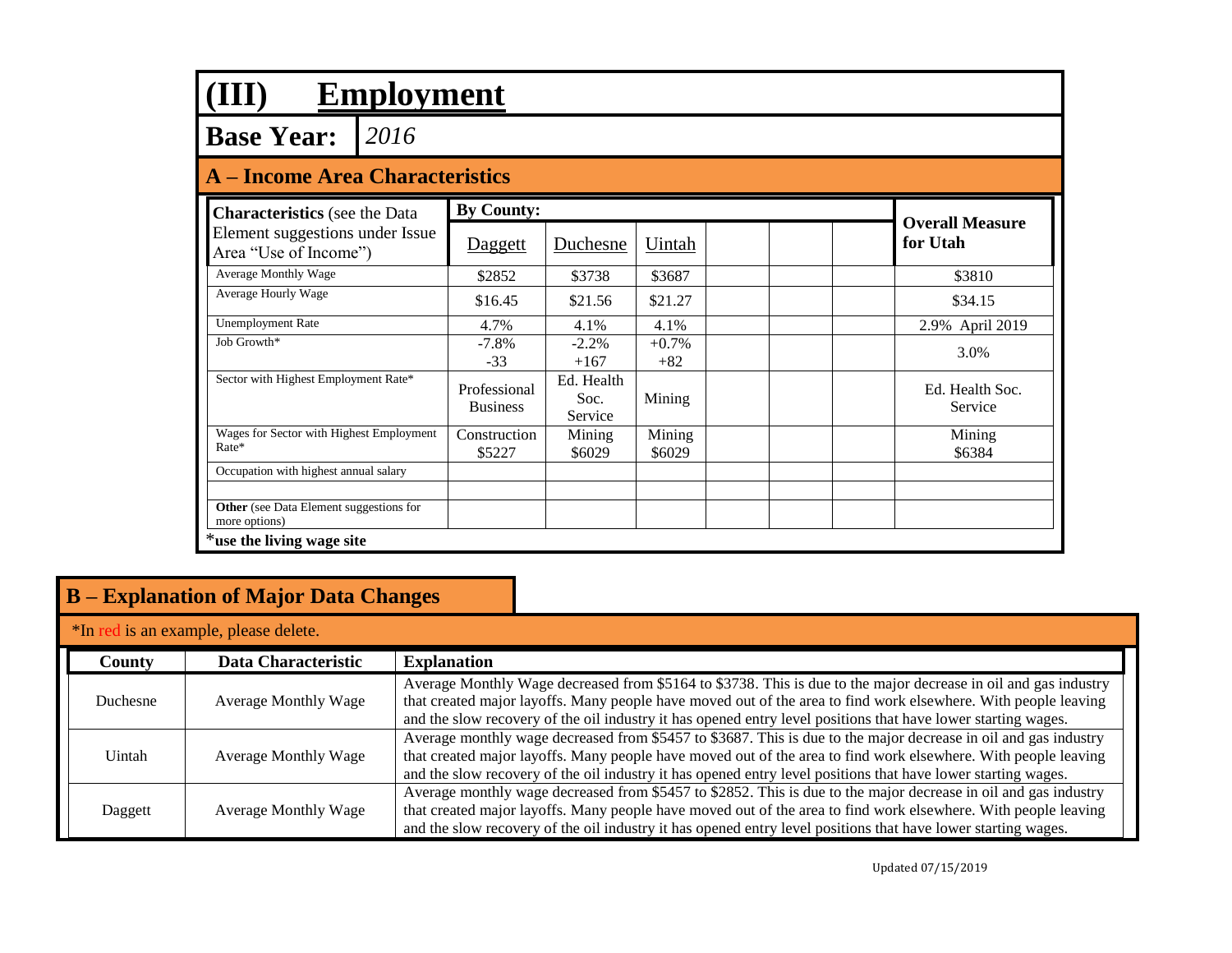| Duchesne                 | Unemployment Rate | Unemployment rate decreased from 11.7% to 4.1%. This is partially due to the recovery in the oil and gas<br>industry that has created not only jobs in that industry sector, but also service sector employment as well. The<br>decrease is more likely caused by the decline in population as Duchesne County populations growth rate has<br>decreased by 3.84% from 2015. |
|--------------------------|-------------------|-----------------------------------------------------------------------------------------------------------------------------------------------------------------------------------------------------------------------------------------------------------------------------------------------------------------------------------------------------------------------------|
| Uintah                   | Unemployment Rate | Unemployment rate decreased from 12% to 4.1%. This is partially due to the recovery in the oil and gas industry<br>that has created not only jobs in that industry sector, but also service sector employment as well. The decrease is<br>more likely caused by the decline in population as Uintah County populations growth rate has decreased by<br>6.28% from 2015.     |
| *Add more rows as needed |                   |                                                                                                                                                                                                                                                                                                                                                                             |

| *In red are examples, please delete.                     |
|----------------------------------------------------------|
| $*$ See the Tool Kit for more guidance and suggestions f |

|                         | **See the Tool Kit for more guidance and suggestions for this category |                                      |                                                          |                                     |                                                                                                                                                                                                                                                                      |  |
|-------------------------|------------------------------------------------------------------------|--------------------------------------|----------------------------------------------------------|-------------------------------------|----------------------------------------------------------------------------------------------------------------------------------------------------------------------------------------------------------------------------------------------------------------------|--|
|                         | <b>Causes of Poverty</b>                                               |                                      |                                                          |                                     |                                                                                                                                                                                                                                                                      |  |
| No.                     | Cause                                                                  | <b>Population</b>                    | <b>Data Source</b>                                       | <b>County</b>                       | <b>Results and Description</b>                                                                                                                                                                                                                                       |  |
|                         | Lack of available<br>living wage jobs                                  | Individuals &<br>Families in poverty | Surveys                                                  | Duchesne &<br>Uintah                | 61.79% of participants surveyed stated there were not enough good<br>paying jobs with benefits.                                                                                                                                                                      |  |
| $\overline{2}$          | Low Wages                                                              | Individuals &<br>Families in Poverty | Surveys                                                  | Duchesne $\&$<br>Uintah             | 41.20% of participant's surveyed stated wages are too low.                                                                                                                                                                                                           |  |
| 3                       | Lack of general<br>employment                                          | Individuals &<br>Families in Poverty | Surveys                                                  | Uintah $\&$<br>Duchesne             | 32.23% of participant's surveys stated there is a general lack of<br>employment opportunities in the Basin area.                                                                                                                                                     |  |
| $\overline{\mathbf{4}}$ | Lack of employment<br>diversity                                        | Individuals &<br>Families in Poverty | Surveys                                                  | Uintah &<br>Duchesne                | The basin area economy is mostly driven by the oil and gas industry                                                                                                                                                                                                  |  |
| 5                       |                                                                        |                                      |                                                          |                                     |                                                                                                                                                                                                                                                                      |  |
| 6                       |                                                                        |                                      |                                                          |                                     |                                                                                                                                                                                                                                                                      |  |
|                         |                                                                        |                                      |                                                          | <b>Gaps in Services</b>             |                                                                                                                                                                                                                                                                      |  |
| No.                     | Gap                                                                    | <b>Population</b>                    | <b>Data Source</b>                                       | County                              | <b>Results and Description</b>                                                                                                                                                                                                                                       |  |
|                         | Lack of employment<br>opportunities                                    | <b>Individuals</b>                   | <b>Informal</b><br><b>Ouestioning</b>                    | Duchesne,<br>Uintah, and<br>Daggett | The lack of transportation in and out of the Uintah Basin area prevents<br>new industries from coming to the area.<br>Lack of rail, interstate highway and commercial airports leave very few<br>access points; and provides no means of high volume transportation. |  |
| $\mathbf{2}$            |                                                                        |                                      |                                                          |                                     |                                                                                                                                                                                                                                                                      |  |
|                         |                                                                        |                                      | <b>Barriers to Exiting Poverty or Obtaining Services</b> |                                     |                                                                                                                                                                                                                                                                      |  |
| No.                     | <b>Barrier</b>                                                         | Population                           | <b>Data Source</b>                                       | County                              | <b>Results and Description</b>                                                                                                                                                                                                                                       |  |
|                         | Diverse employment<br>opportunities                                    | Individuals &<br>Families in Poverty | Observation                                              | Uintah &<br>Duchesne                | The basin are economy is mostly driven by the oil and gas industry.<br>Because of this, there is a real lack of diverse employment opportunities.<br>So many other sectors depend on the success of the energy industry from                                         |  |

Updated 07/15/2019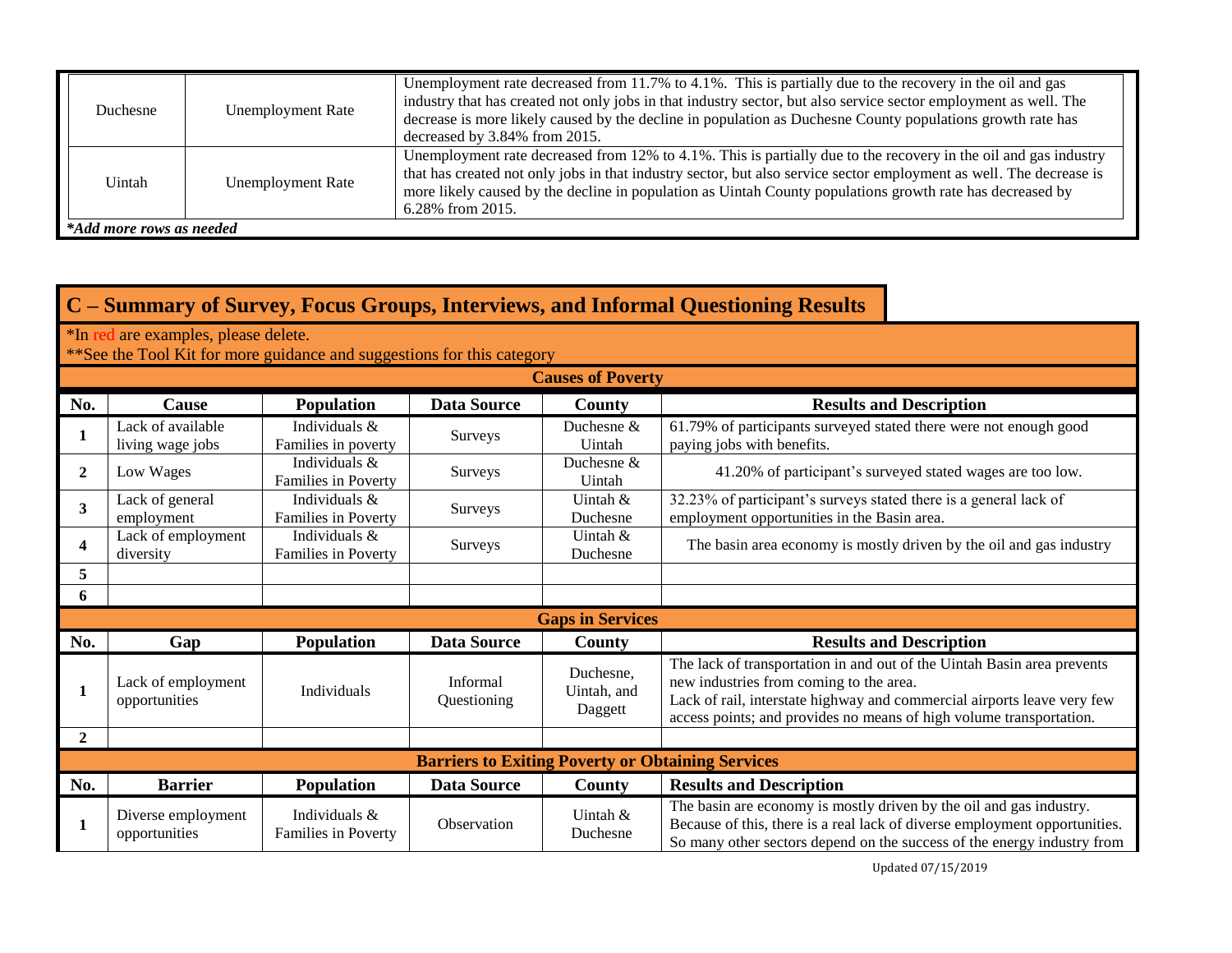|     |                                     |                                             |                    |                                                    | service to retail. Many stores and shops closed down after the downturn.<br>There is a great need for more diverse employment opportunities.                                     |
|-----|-------------------------------------|---------------------------------------------|--------------------|----------------------------------------------------|----------------------------------------------------------------------------------------------------------------------------------------------------------------------------------|
|     | Low Wages                           | Individuals &<br><b>Families in Poverty</b> | Surveys            | Uintah &<br>Duchesne                               | While overall unemployment rates have fallen over the past 3 years, over<br>all wages have decreased as well.                                                                    |
| 3   | Criminal Background                 | Individuals $\&$<br>Families in Poverty     | Focus Group        | Uintah $\&$<br>Duchesne                            | Focus group participants indicated that individuals with criminal<br>backgrounds have a more difficult time securing better paying<br>employment.                                |
| 4   |                                     |                                             |                    |                                                    |                                                                                                                                                                                  |
| 5   |                                     |                                             |                    |                                                    |                                                                                                                                                                                  |
|     |                                     |                                             |                    | <b>Individual / Family / Community Unmet Needs</b> |                                                                                                                                                                                  |
| No. | <b>Need</b>                         | <b>Population</b>                           | <b>Data Source</b> | County                                             | <b>Results and Description</b>                                                                                                                                                   |
|     | <b>Increased Minimum</b><br>Wage    | Individuals &<br>Families in<br>Poverty     | <b>Surveys</b>     | Uintah $\&$<br>Duchesne                            | While the median wage has increased, minimum wage remains at \$7.25<br>per hour which makes it difficult for persons working in that sector to<br>cover basic needs and housing. |
|     | Diverse employment<br>opportunities | Individuals &<br>Families in                | Observation        | Uintah $\&$<br>Duchesne                            | There is a great need for diversification of the local economy.                                                                                                                  |

\*In red are examples, please delete.

\*\*See the Tool Kit for further guidance and suggestions for this category.

|     | <b>Current Program / Services Linkages</b> |                            |                                               |                                                                                                                                                                         |  |  |
|-----|--------------------------------------------|----------------------------|-----------------------------------------------|-------------------------------------------------------------------------------------------------------------------------------------------------------------------------|--|--|
| No. | Linkage                                    | <b>Need</b>                | <b>Population(s)</b> Served                   | <b>What this Accomplishes</b>                                                                                                                                           |  |  |
|     | <b>DWS</b>                                 | <b>Employment Services</b> | General Public                                | Workforce services jobs.gov website provides job listings for open positions<br>throughout the Basin area.                                                              |  |  |
|     | Vocational<br>Rehabilitation               | <b>Employment Services</b> | Individuals with disabilities<br>and Veterans | Voc. Rehab offers many different resources for seeking obtaining and retaining<br>gainful employment for persons with disabilities and veterans                         |  |  |
|     | Transportation                             | <b>BTA</b>                 | General public                                | Free bus services in a large circle throughout Vernal. Low cost bus services<br>from Vernal to Lapoint to Roosevelt to Duchesne with many bus stops along<br>the route. |  |  |
|     | <b>Linkages That Need to be Created</b>    |                            |                                               |                                                                                                                                                                         |  |  |
| No. | <b>Purpose</b>                             | Linkage                    | <b>Population(s)</b> Served                   | What this will Accomplish                                                                                                                                               |  |  |
|     | N/A                                        |                            |                                               |                                                                                                                                                                         |  |  |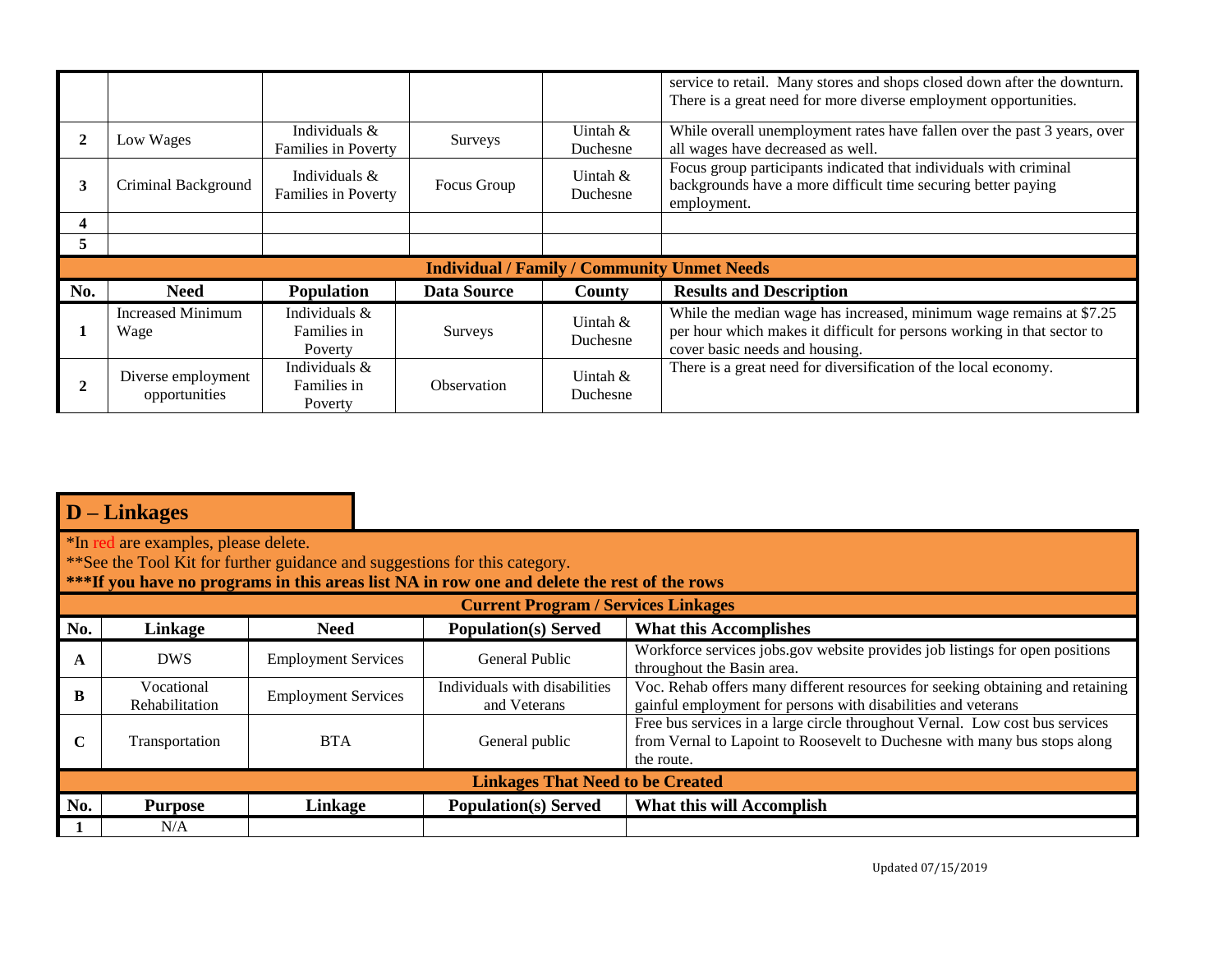|     | $E$ – Partnerships                                                          |             |                                                                                             |                           |  |  |
|-----|-----------------------------------------------------------------------------|-------------|---------------------------------------------------------------------------------------------|---------------------------|--|--|
|     | *In red are examples, please delete.                                        |             |                                                                                             |                           |  |  |
|     | ** See the Tool Kit for further guidance and suggestions for this category. |             |                                                                                             |                           |  |  |
|     |                                                                             |             | ***If you have no programs in this areas list NA in row one and delete the rest of the rows |                           |  |  |
|     | <b>Potential Partnerships</b>                                               |             |                                                                                             |                           |  |  |
| No. | <b>Purpose</b>                                                              | Partnership | <b>Population(s)</b> Served                                                                 | What this will Accomplish |  |  |
|     | N/A                                                                         |             |                                                                                             |                           |  |  |

|                                               | $F - Resources$                      |                            |                                                                                |                                                                                                                                                                                                                                       |  |  |  |
|-----------------------------------------------|--------------------------------------|----------------------------|--------------------------------------------------------------------------------|---------------------------------------------------------------------------------------------------------------------------------------------------------------------------------------------------------------------------------------|--|--|--|
|                                               | *In red are examples, please delete. |                            |                                                                                |                                                                                                                                                                                                                                       |  |  |  |
| <b>Un-obtained or Underutilized Resources</b> |                                      |                            |                                                                                |                                                                                                                                                                                                                                       |  |  |  |
| No.                                           | <b>Resource</b>                      | Organization               | <b>Purpose</b>                                                                 | <b>What this Accomplishes</b>                                                                                                                                                                                                         |  |  |  |
|                                               | Expungement<br><b>Services</b>       | Timpanagos Legal<br>Center | Will assist individuals in<br>expunging criminal charges<br>from their record. | Provide a way for deserving individuals to obtain better paying employment<br>and put their past behind them.                                                                                                                         |  |  |  |
|                                               | Internships                          | <b>Chamber of Commerce</b> | Provide more opportunities<br>for individuals to learn new<br>skills.          | If more organizations would utilize either paid or non-paid interns it would<br>provide individuals the opportunity to learn new skills and how to properly<br>conduct themselves in a work environment making them better employees. |  |  |  |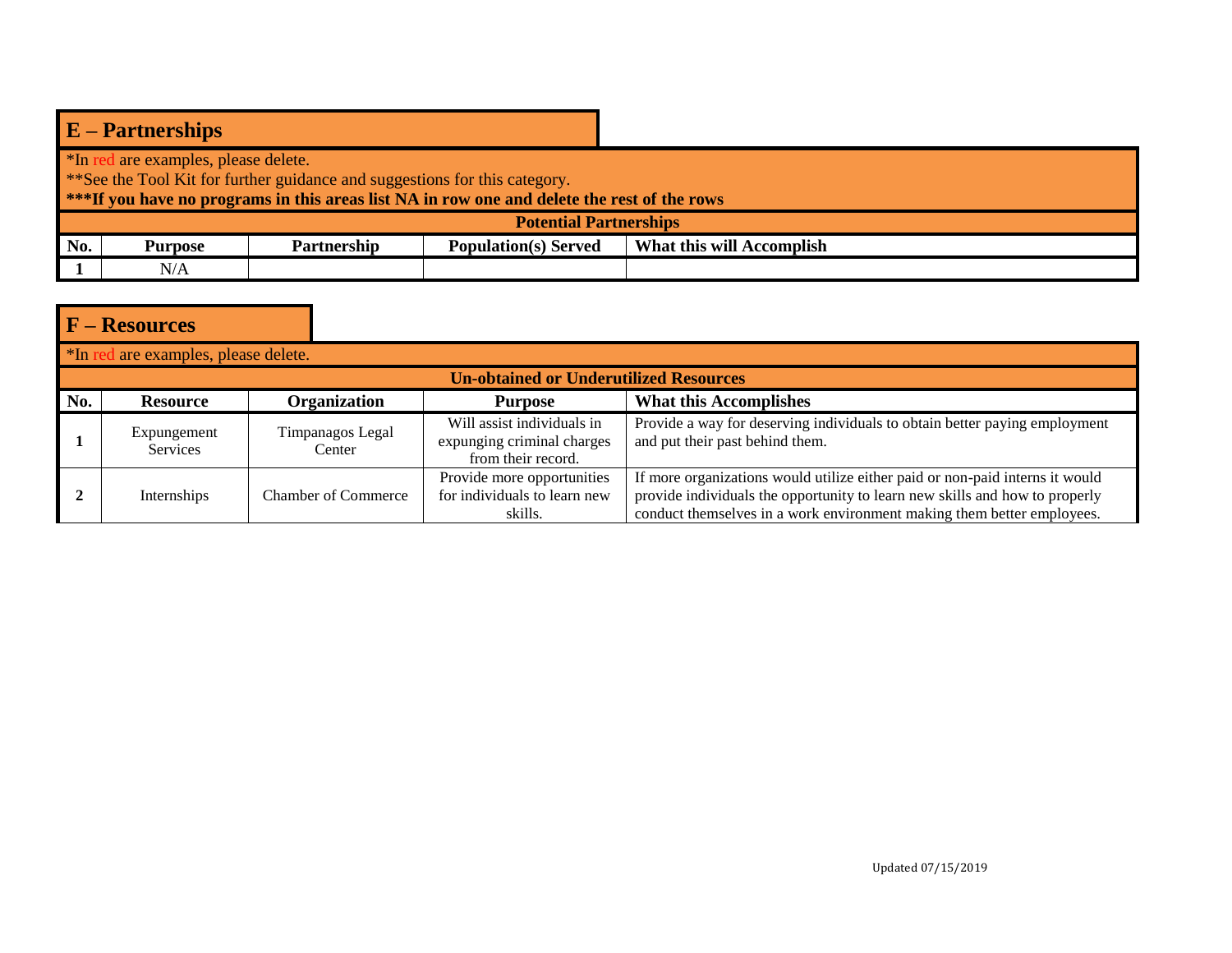| <b>Housing</b>                                                            |                   |              |                 |                                    |
|---------------------------------------------------------------------------|-------------------|--------------|-----------------|------------------------------------|
| 2016<br><b>Base Year:</b>                                                 |                   |              |                 |                                    |
| <b>A</b> – Income Area Characteristics                                    |                   |              |                 |                                    |
| <b>Characteristics</b> (see the Data                                      | <b>By County:</b> |              |                 |                                    |
| Element suggestions under Issue<br>Area "Use of Income")                  | Daggett           | Duchesne     | <b>Uintah</b>   | <b>Overall Measure</b><br>for Utah |
| Homeownership Rates                                                       | 93.5%             | 74.3%        | 76.3%           | 69.6%                              |
| Average Household Size                                                    | 3.38              | 2.99         | 3.39            | 3.14                               |
| Fair Market Rent - 2 bed                                                  | \$776             | \$756        | \$840           | \$885                              |
| # of Tax Credit or Affordable Housing Units                               | $\Omega$          | 133          | 150             | 23669                              |
| Foreclosure Rate*                                                         | No Data           | $1$ in 1,256 | $1$ in<br>1,924 | 1 in every 2,368                   |
| Average Home Price                                                        | \$202,900         | \$178,100    | \$194,800       | \$338,405                          |
| Number of Chronically Homeless Individuals                                | $\Omega$          | <10          | $\theta$        | 306                                |
| Number of Children Doubled Up with<br>Another Family for Economic Reasons |                   |              |                 |                                    |
| Number of Homeless Veterans                                               | $\Omega$          | $\Omega$     | $\Omega$        | 240                                |
| Number of Transitional Housing and<br>Permanent Supportive Housing Units  | 0/0               | 2/8          | 3/8             | 38/2626                            |
| <b>Total Homeless Survivors of Domestic</b><br>Violence                   | $\Omega$          | <10          | $<$ 10          | 6.2%                               |
| <b>Other</b> (see Data Element suggestions for<br>more options)           |                   |              |                 |                                    |

\*In red is an example, please delete.

| County   | Data Characteristic     | <b>Explanation</b>                                                                                                                                  |
|----------|-------------------------|-----------------------------------------------------------------------------------------------------------------------------------------------------|
| Duchesne | Foreclosure Rate        | Duchesne County foreclosure rate increased from 1 in 1,359 to 1 in 1,256. As of June 2019, Duchesne County<br>had the top foreclosure rate in Utah. |
| Uintah   | Foreclosure Rate        | Uintah County foreclosure rate decreased from 1 in 870 to 1 in 1,924.                                                                               |
| Daggett  | Homeownership Rate      | Daggett homeownership rate has greatly increased from 77% to 93.5%.                                                                                 |
| Duchesne | <b>Fair Market Rent</b> | Duchesne fair market rent decreased from \$803 to \$756.                                                                                            |
| Uintah   | <b>Fair Market Rent</b> | Uintah fair market rent decreased from \$964 to \$840.                                                                                              |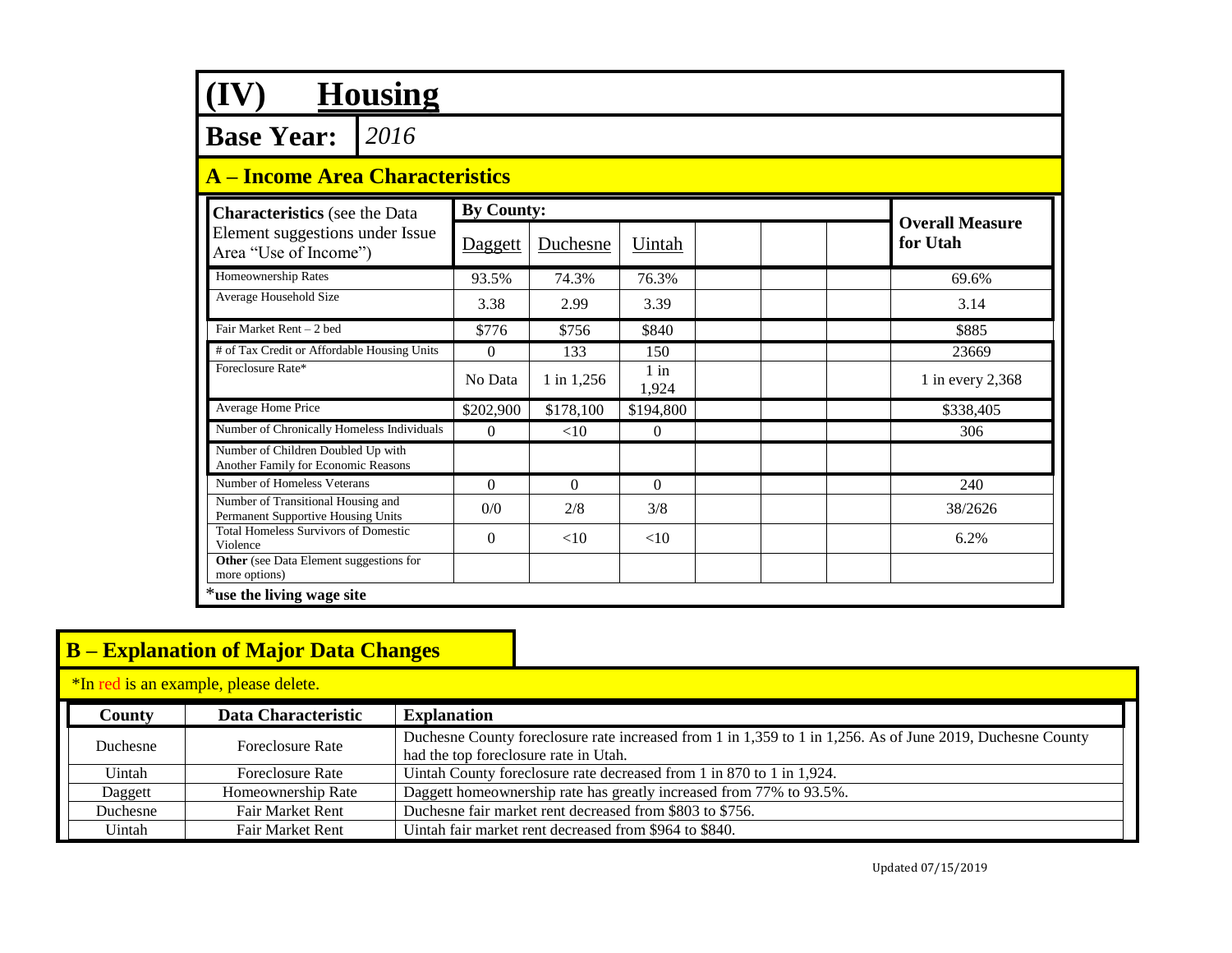| $\overline{\phantom{0}}$<br>Daggett | t Rent<br>Fair<br>Market | $\sim$ $\sim$ $\sim$ $\sim$<br>$\wedge$ $\equiv$ $\equiv$<br>marke<br>Daggett fair<br>t decreased t.<br>from<br>∶ rent<br>`to \$//u<br>NY. |  |  |  |
|-------------------------------------|--------------------------|--------------------------------------------------------------------------------------------------------------------------------------------|--|--|--|
| $*Ada$<br>? rows as needed<br>more  |                          |                                                                                                                                            |  |  |  |

|              | C – Summary of Survey, Focus Groups, Interviews, and Informal Questioning Results                              |                                            |                                                          |                         |                                                                                                                                                                                                                                                                                                                                                |  |
|--------------|----------------------------------------------------------------------------------------------------------------|--------------------------------------------|----------------------------------------------------------|-------------------------|------------------------------------------------------------------------------------------------------------------------------------------------------------------------------------------------------------------------------------------------------------------------------------------------------------------------------------------------|--|
|              | *In red are examples, please delete.<br>**See the Tool Kit for more guidance and suggestions for this category |                                            |                                                          |                         |                                                                                                                                                                                                                                                                                                                                                |  |
|              | <b>Causes of Poverty</b>                                                                                       |                                            |                                                          |                         |                                                                                                                                                                                                                                                                                                                                                |  |
| No.          | <b>Cause</b>                                                                                                   | Population                                 | <b>Data Source</b>                                       | County                  | <b>Results and Description</b>                                                                                                                                                                                                                                                                                                                 |  |
| 1            | <b>Affordable Housing</b>                                                                                      | Families &<br>Individuals in<br>poverty    | Surveys &<br>Community<br>Forums                         | Duchesne &<br>Uintah    | 64.55% of survey participants indicated a lack of affordable housing to<br>be one of the primary housing issues in the community. While rental<br>rates have decreased, large move-in costs remain an issue.<br>30.77% of survey participants indicated families and friends are<br>"doubling up" because they can't afford their own housing. |  |
| $\mathbf{2}$ | Mortgage<br>Foreclosure                                                                                        | Families $\&$<br>Individuals in<br>poverty | Community<br>Forum/surveys                               | Duchesne &<br>Uintah    | 77% of survey participants indicated a lack of knowledge of where to go<br>for assistance with foreclosure issues                                                                                                                                                                                                                              |  |
| 3            | <b>High Cost of</b><br>Homeownership                                                                           | Families &<br>Individuals in<br>poverty    | Community<br>Forum/surveys                               | Duchesne &<br>Uintah    | 47% of survey participants indicated the primary housing issue in the<br>community as high cost of homeownership                                                                                                                                                                                                                               |  |
|              |                                                                                                                |                                            |                                                          | <b>Gaps in Services</b> |                                                                                                                                                                                                                                                                                                                                                |  |
| No.          | Gap                                                                                                            | Population                                 | <b>Data Source</b>                                       | County                  | <b>Results and Description</b>                                                                                                                                                                                                                                                                                                                 |  |
| 1            | Affordable Housing<br>Accessibility                                                                            | Families &<br>Individuals in<br>poverty    | Community<br>Forums &<br>Surveys                         | Daggett County          | There were no identified low income housing units in Daggett County.<br>Limited projects and housing units are available in Duchesne & Uintah<br>Counties                                                                                                                                                                                      |  |
| $\mathbf{2}$ | Mortgage foreclosure                                                                                           | Families &                                 |                                                          |                         |                                                                                                                                                                                                                                                                                                                                                |  |
|              |                                                                                                                | Individuals in<br>Poverty                  | Community<br>Forum & Surveys                             | Duchesne &<br>Uintah    | There are no identified agencies or service providers in our area who<br>assist in avoiding mortgage foreclosure.                                                                                                                                                                                                                              |  |
| 3            | Affordable Housing<br>for individuals                                                                          | Individuals<br>experiencing<br>poverty     | Community<br><b>Forums</b>                               | Duchesne &<br>Uintah    | Limited low income units available for 1 person households that are not<br>seniors or disabled. A mental health case manager attending the<br>Duchesne County Forum stated she currently has at least 25 clients who<br>could utilize an affordable 1 bedroom housing unit but none are<br>available.                                          |  |
| 4            | Permanent<br><b>Supportive Housing</b>                                                                         | Disabled individuals                       | Informal<br>questioning and<br>community forum           | Duchesne &<br>Uintah    | There are very few permanent supportive housing projects in the area that<br>serve disabled individuals.                                                                                                                                                                                                                                       |  |
|              |                                                                                                                |                                            | <b>Barriers to Exiting Poverty or Obtaining Services</b> |                         |                                                                                                                                                                                                                                                                                                                                                |  |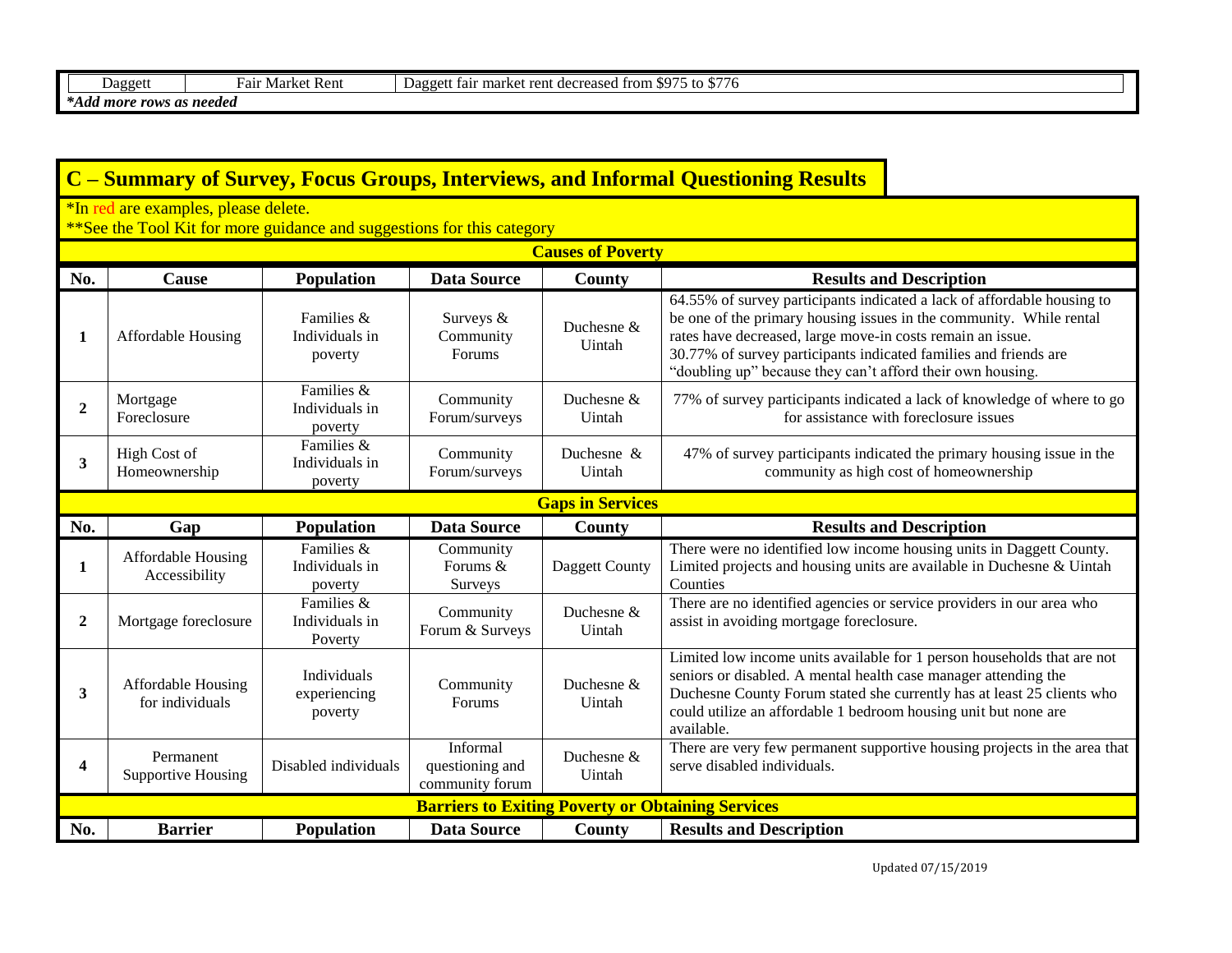|     | <b>Affordable Housing</b>              | Individuals &<br>Families in poverty                    | Community<br>forums & Surveys        | Duchesne $&$<br>Uintah                             | Although some affordable housing is available in the area, move in costs<br>are still a barrier to obtaining a unit. Long waiting lists and stringent<br>tenant selection plans make it difficult to obtain low income housing as<br>well.                                            |
|-----|----------------------------------------|---------------------------------------------------------|--------------------------------------|----------------------------------------------------|---------------------------------------------------------------------------------------------------------------------------------------------------------------------------------------------------------------------------------------------------------------------------------------|
|     | Mortgage<br>Foreclosure<br>Assistance  | Individuals $\&$<br>Families in Poverty                 | Community<br>Forums &<br>Surveys     | Duchesne &<br>Uintah                               | There is a general lack of knowledge of where to go to access mortgage<br>foreclosure assistance.                                                                                                                                                                                     |
|     |                                        |                                                         |                                      | <b>Individual / Family / Community Unmet Needs</b> |                                                                                                                                                                                                                                                                                       |
| No. | <b>Need</b>                            | <b>Population</b>                                       | <b>Data Source</b>                   | <b>County</b>                                      | <b>Results and Description</b>                                                                                                                                                                                                                                                        |
|     | <b>Affordable Housing</b>              | Individuals &<br>families in<br>Poverty                 | <b>Community Forums</b><br>& Surveys | Duchesne &<br>Uintah                               | Limited affordable housing available in both counties. "Good Neighbor"<br>policies make it nearly impossible for anyone with less than desirable<br>credit or criminal background to obtain housing.                                                                                  |
|     | Permanent<br><b>Supportive Housing</b> | Individuals and<br>families in<br>Poverty               | <b>Community Forums</b>              | Duchesne &<br>Uintah                               | There are very few permanent supportive housing projects in the area and<br>what is available is for disabled individuals only.                                                                                                                                                       |
| 3   | <b>Transitional Housing</b>            | Individuals &<br>Families in<br>Poverty                 | <b>Community Forums</b>              | Duchesne &<br>Uintah                               | There is only 2 transitional housing units available in the area are for DV<br>victims with children and 3 for disabled individuals coming from mental<br>health institutes.                                                                                                          |
|     | Sober Living                           | Individuals<br>leaving<br>incarceration or<br>treatment | <b>Community Forums</b>              | Duchesne $&$<br>Uintah                             | There is only 1 faith based organization that provides sober living and it<br>is for men only. Many individuals leaving incarceration or substance<br>abuse treatment centers have nowhere safe to go, making them homeless,<br>with no employment and fighting mental health issues. |

\*In red are examples, please delete.

\*\*See the Tool Kit for further guidance and suggestions for this category.

|             | <b>Current Program / Services Linkages</b> |                          |                                                  |                                                                                                                                              |  |  |  |
|-------------|--------------------------------------------|--------------------------|--------------------------------------------------|----------------------------------------------------------------------------------------------------------------------------------------------|--|--|--|
| No.         | Linkage                                    | <b>Need</b>              | <b>Population(s)</b> Served                      | <b>What this Accomplishes</b>                                                                                                                |  |  |  |
| A           | Myton City Housing<br>Authority            | Low income housing       | Very low to low income<br>individuals & families | Provides project based low-income housing, LIHTC and Section 8 Choice<br>Vouchers for individuals and families.                              |  |  |  |
| B           | Roosevelt City<br>Housing Authority        | Low Income Housing       | Very low to low income<br>individuals & families | Provides project based low-income housing, CROWN Homeownership<br>Program & Section 8 Choice Vouchers for individuals and families.          |  |  |  |
| $\mathbf C$ | Uintah Basin<br>Assistance Council         | Low Income Housing       | Very low to low income<br>individuals & Families | Provides low-income housing, Section 8 project based, USDA Rural<br>Development project based and LIHTC housing to individuals and families. |  |  |  |
| D           | Sellers Management<br>& Development        | Low Income Housing       | Very low to low income<br>individuals & families | Provides project based low income housing and CROWN Homeownership<br>Program to individuals and families                                     |  |  |  |
| E           | <b>Turning Point</b><br>Shelter            | <b>Emergency Shelter</b> | Literally homeless<br>individuals and families   | Provides temporary shelter and case management up to 60 days.                                                                                |  |  |  |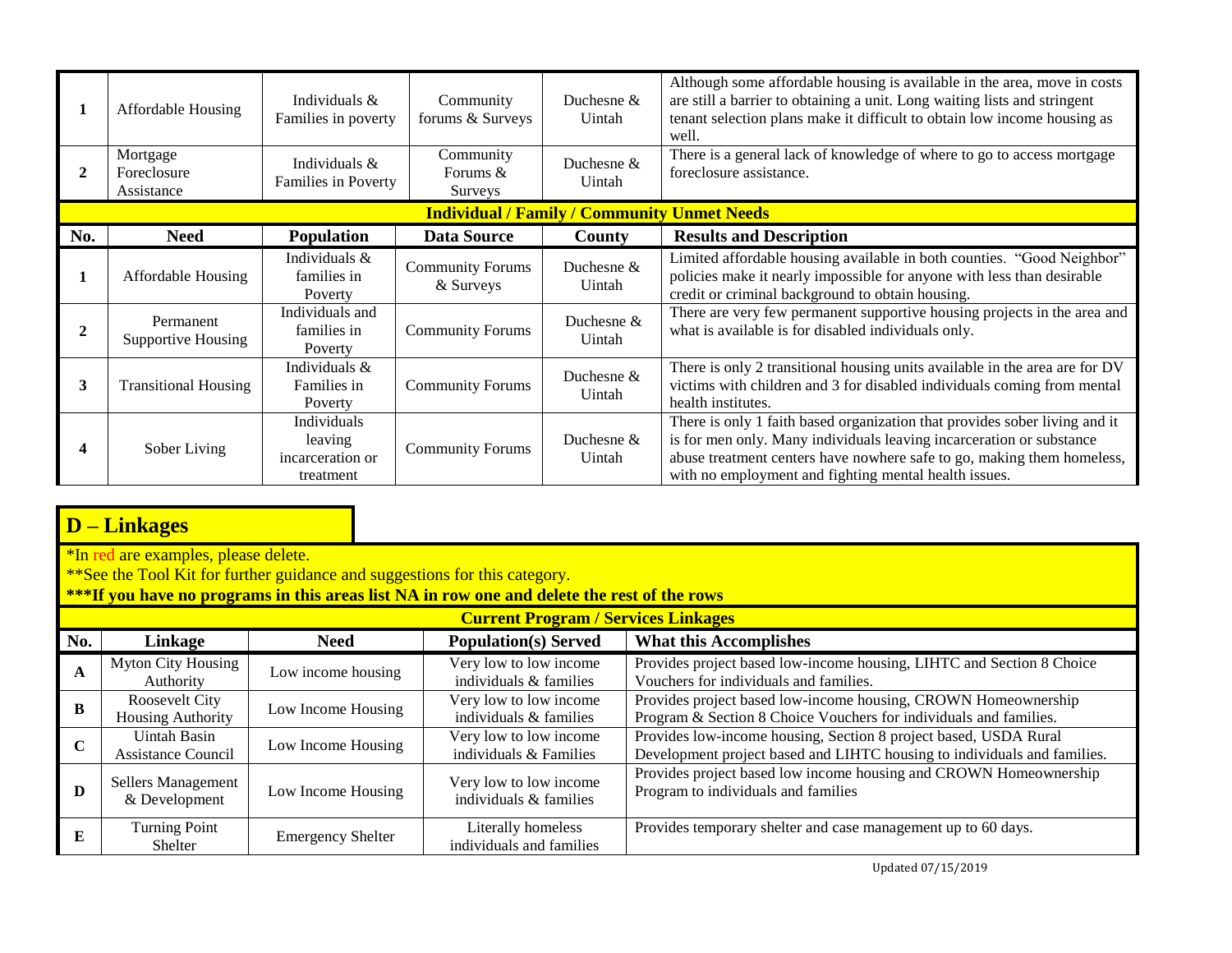|     | <b>Linkages That Need to be Created</b> |                                                     |                             |                                                                                                                                                                                                                                       |  |  |  |
|-----|-----------------------------------------|-----------------------------------------------------|-----------------------------|---------------------------------------------------------------------------------------------------------------------------------------------------------------------------------------------------------------------------------------|--|--|--|
| No. | <b>Purpose</b>                          | Linkage                                             | <b>Population(s)</b> Served | What this will Accomplish                                                                                                                                                                                                             |  |  |  |
|     | Foreclosure<br>Assistance               | USU Extension – Salt<br>Lake County                 | Low to moderate income      | Provide homeowners with an online course on foreclosure prevention.                                                                                                                                                                   |  |  |  |
|     | Permanent<br>Supportive Housing         | <b>Federal or State</b><br>assistance               | Very low to low income      | Provide more permanent supportive housing to disabled individuals and<br>families.                                                                                                                                                    |  |  |  |
|     | DV Transitional<br>Housing              | Forever Forward<br><b>Services</b>                  | DV Victims                  | See if they would be interested in applying for Federal or State funding to<br>create more transitional housing units for DV Victims. They recently took over<br>the state funded Women's Crisis Center and are now privately funded. |  |  |  |
|     | Expungement                             | Timpanogos Legal<br>Center & Utah Legal<br>Services | Low income individuals      | Will assist individuals in expunging criminal charges from their record in order<br>to obtain housing and employment.                                                                                                                 |  |  |  |

\*In red are examples, please delete.

\*\*See the Tool Kit for further guidance and suggestions for this category.

|     | $\blacksquare$<br>Potential Partnerships                  |  |  |                              |  |  |
|-----|-----------------------------------------------------------|--|--|------------------------------|--|--|
| No. | <b>Partnership</b><br>Population(s)<br>Purpose<br>`Served |  |  | What this will<br>Accomplish |  |  |
|     | $\sim$ $\sim$ $\sim$<br>NI 77<br>.                        |  |  |                              |  |  |

|     | $F -$ Resources                      |                                                           |                                               |                                                                                                                                                                                                                  |
|-----|--------------------------------------|-----------------------------------------------------------|-----------------------------------------------|------------------------------------------------------------------------------------------------------------------------------------------------------------------------------------------------------------------|
|     | *In red are examples, please delete. |                                                           |                                               |                                                                                                                                                                                                                  |
|     |                                      |                                                           | <b>Un-obtained or Underutilized Resources</b> |                                                                                                                                                                                                                  |
| No. | <b>Resource</b>                      | <b>Organization</b>                                       | <b>Purpose</b>                                | <b>What this Accomplishes</b>                                                                                                                                                                                    |
|     | Rental Assistance                    | <b>DWS</b>                                                | Diversion Funds                               | Provides rental assistance to families at risk of homelessness.                                                                                                                                                  |
|     | Sober Living                         | Uintah Basin Faith<br><b>Based Recovery</b><br>Foundation | Sober Living                                  | Provides sober living for men exiting incarceration. This is a very new service<br>that needs more awareness.                                                                                                    |
|     | DV Shelter                           | Forever Forward<br><b>Services</b>                        | DV Shelter                                    | Provides temporary housing for up to 60 days for women and children fleeing<br>from Domestic Violence. This is the old Women's Crisis Center that was<br>recently taken over by a privately funded organization. |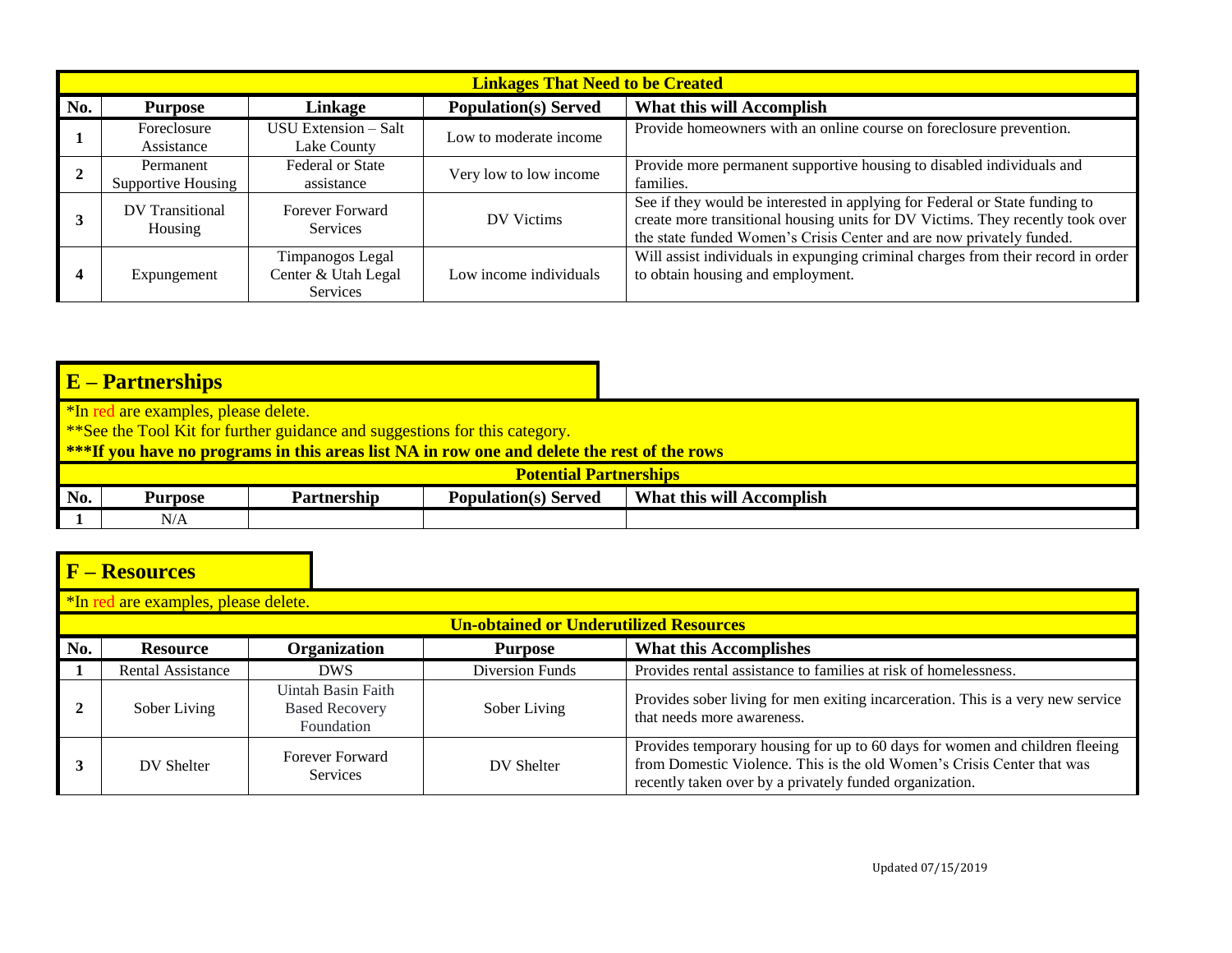| (V) Nutrition                                             |                   |              |              |  |                                                      |
|-----------------------------------------------------------|-------------------|--------------|--------------|--|------------------------------------------------------|
| $\vert$ 2016<br><b>Base Year:</b>                         |                   |              |              |  |                                                      |
| <b>A</b> – Income Area Characteristics                    |                   |              |              |  |                                                      |
| <b>Characteristics</b> (see the Data                      | <b>By County:</b> |              |              |  | <b>Overall Measure</b>                               |
| Element suggestions under Issue<br>Area "Use of Income")  | Daggett           | Duchesne     | Uintah       |  | for Utah                                             |
| Percentage of Children on Free or Reduced<br>School Lunch | 23.66%            | 36.47%       | 45.23%       |  | 37%                                                  |
| Food Stamp Caseload                                       | 2<br>1.2%         | 718<br>10.8% | 1038<br>9.8% |  | 8.3%                                                 |
| Percent Change in Food Stamp Caseload                     | $+4%$             | $+23%$       | $+28%$       |  | $-5.7%$                                              |
| <b>WIC Participation</b>                                  |                   |              |              |  | 48,989                                               |
| Child Obesity Rates                                       |                   |              |              |  | High School 9.6%<br>WIC Aged 8.2%<br>$10-17$ yrs N/A |
|                                                           |                   |              |              |  | State 26%                                            |
| Adult Obesity Rates (2016)                                | 26%               | 26%          | 28%          |  |                                                      |
| Other (see Data Element suggestions for<br>more options)  |                   |              |              |  |                                                      |
| *use the living wage site                                 |                   |              |              |  |                                                      |

| <b>B</b> – Explanation of Major Data Changes |                                                           |                                                                                                            |  |  |
|----------------------------------------------|-----------------------------------------------------------|------------------------------------------------------------------------------------------------------------|--|--|
|                                              | *In red is an example, please delete.                     |                                                                                                            |  |  |
| County                                       | Data Characteristic                                       | <b>Explanation</b>                                                                                         |  |  |
| Daggett                                      | Percentage of children on free<br>or reduced school lunch | Percentage of children on free or reduced school lunch in Daggett County decreased from 34.07% to 23.66%.  |  |  |
| Duchesne                                     | Percentage of children on free<br>or reduced school lunch | Percentage of children on free or reduced school lunch in Duchesne County decreased from 37.65% to 36.47%. |  |  |
| Uintah                                       | Percentage of children on free<br>or reduced school lunch | Percentage of children on free or reduced school lunch in Uintah County increased from 37.44% to 45.23%.   |  |  |
| *Add more rows as needed                     |                                                           |                                                                                                            |  |  |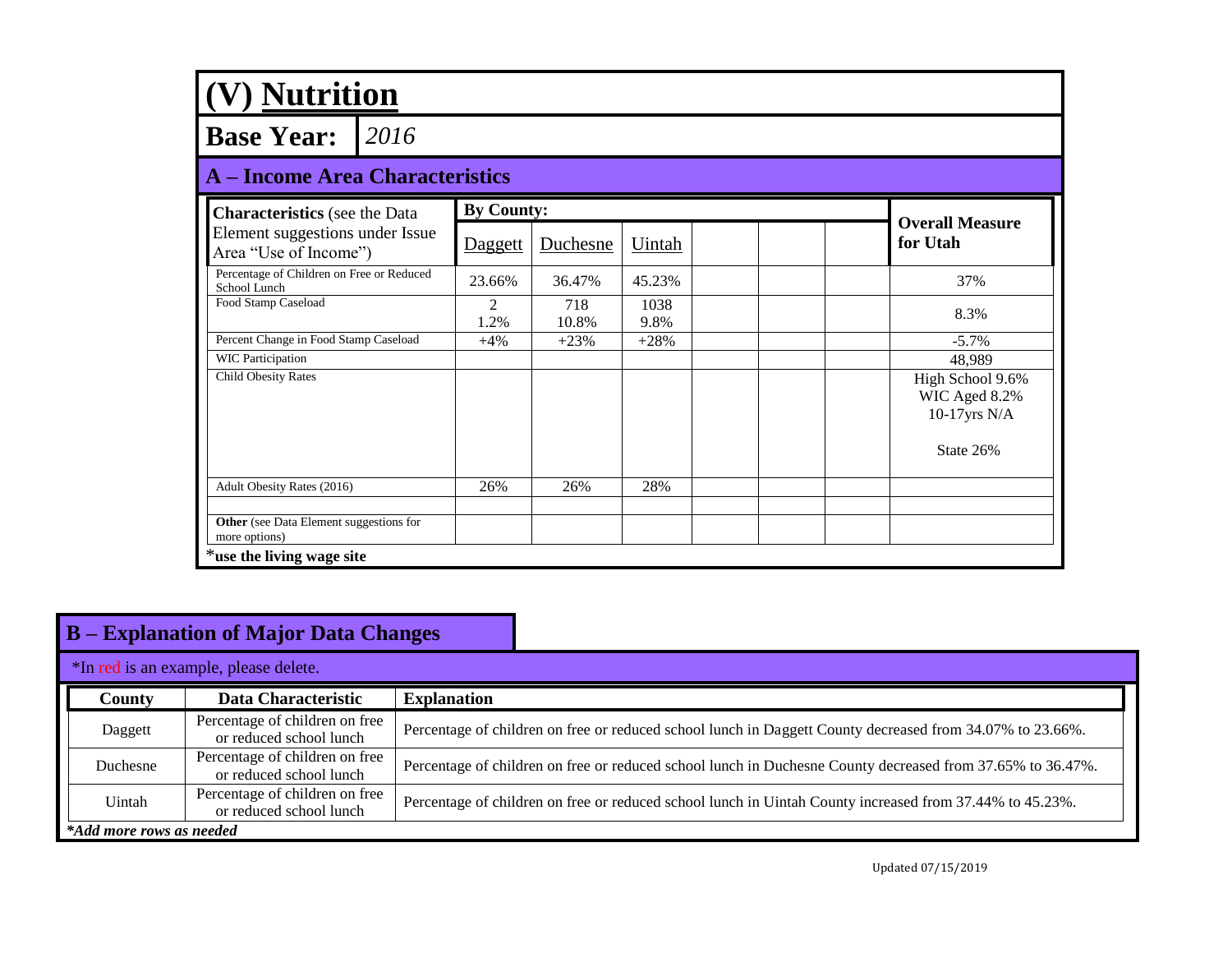\*In red are examples, please delete.

|                | $\sim$ and $\sim$ 1001 Km for filore guidance and suggestions for this eategor.<br><b>Causes of Poverty</b> |                                                    |                                                          |                                   |                                                                                                                                                                                                                                                  |  |  |
|----------------|-------------------------------------------------------------------------------------------------------------|----------------------------------------------------|----------------------------------------------------------|-----------------------------------|--------------------------------------------------------------------------------------------------------------------------------------------------------------------------------------------------------------------------------------------------|--|--|
| No.            | Cause                                                                                                       | Population                                         | <b>Data Source</b>                                       | County                            | <b>Results and Description</b>                                                                                                                                                                                                                   |  |  |
| 1              | Low Wages                                                                                                   | Low income                                         | <b>Uintah County</b><br>poverty rates                    | Duchesne &<br>Uintah              | Job losses and decrease in median income leaves little money left over<br>for food.                                                                                                                                                              |  |  |
| $\overline{2}$ | Cost of healthy food                                                                                        | Low income                                         | Survey                                                   | Duchesne,<br>Uintah &<br>Daggett  | 76% of survey participants stated that the high cost of healthy food is the<br>primary nutrition issue in the community.                                                                                                                         |  |  |
| $\mathbf{3}$   | <b>Insufficient Income</b>                                                                                  | Low income                                         | Survey                                                   | Duchesne,<br>Uintah, &<br>Daggett | 60.54% of survey participants stated they did not have sufficient enough<br>income to cover food costs.                                                                                                                                          |  |  |
|                |                                                                                                             |                                                    |                                                          | <b>Gaps in Services</b>           |                                                                                                                                                                                                                                                  |  |  |
| No.            | Gap                                                                                                         | Population                                         | <b>Data Source</b>                                       | <b>County</b>                     | <b>Results and Description</b>                                                                                                                                                                                                                   |  |  |
| 1              | <b>Community Garden</b>                                                                                     | Individuals and<br>Families                        | Observation,<br>Informal<br>Questioning and<br>Forum     | Uintah $\&$<br>Duchesne           | Creation of a community gardens next to our food pantries will help<br>bring fresh produce to individuals and families in Uintah and Duchesne<br>County.                                                                                         |  |  |
| $\overline{2}$ | Nutrition Information                                                                                       | Individuals and<br>Families                        | Observation                                              | Uintah &<br>Duchesne              | Employees from the USU Extension used to come once a month and<br>provide nutritional information and teach pantry clients how to prepare<br>nutritional meals. However, due to change in staff this is no longer<br>happening.                  |  |  |
| $3^{\circ}$    | Loss of jobs                                                                                                | Individuals and<br>Families                        | Food Pantry<br>Database                                  | Uintah &<br>Duchesne              | In Uintah and Duchesne County there has been a steady increase of food<br>pantry usage since 2015.                                                                                                                                               |  |  |
|                |                                                                                                             |                                                    | <b>Barriers to Exiting Poverty or Obtaining Services</b> |                                   |                                                                                                                                                                                                                                                  |  |  |
| No.            | <b>Barrier</b>                                                                                              | Population                                         | <b>Data Source</b>                                       | County                            | <b>Results and Description</b>                                                                                                                                                                                                                   |  |  |
| $\mathbf{1}$   | Lack of computer or<br>internet access                                                                      | Seniors, low income<br>individuals and<br>families | Focus Group                                              | Daggett, Uintah<br>& Duchesne     | Low income families, seniors & individuals report difficulty accessing<br>and understanding the Workforce Services website to apply for food<br>stamps.                                                                                          |  |  |
| $\overline{2}$ | Limited crisis<br>prevention dollars                                                                        | Low Income                                         | Observation                                              | Duchesne,<br>Daggett &<br>Uintah  | Individuals and families are forced to choose between paying for food,<br>rent, utilities, and medications. More crisis prevention dollars would help<br>alleviate this burden.                                                                  |  |  |
| 3              | Limited food<br>resources                                                                                   | Seniors                                            | Food Pantry<br>Database                                  | Duchesne,<br>Daggett &<br>Uintah  | Many senior citizens live on set low amount of social security and<br>receive very little assistance with food stamps. The food pantries can<br>provide some assistance but many times don't have the specific foods<br>needed for senior diets. |  |  |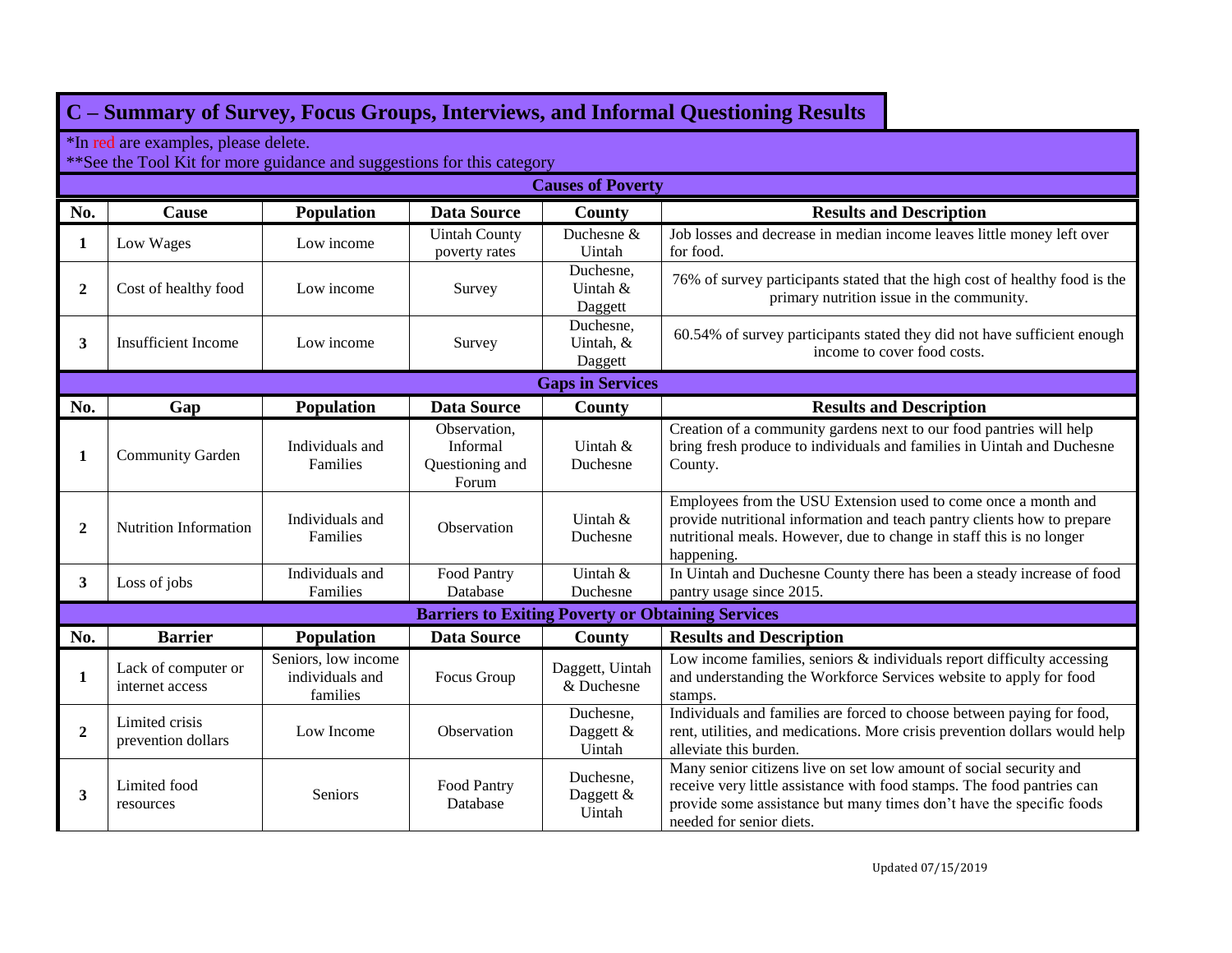|                                                    | <b>Accessing Services</b> | Hispanic                           | Annual Report &                               | Duchesne &            | Only 1 in 3 Hispanic individuals living in poverty are accessing services.                                                                                        |  |
|----------------------------------------------------|---------------------------|------------------------------------|-----------------------------------------------|-----------------------|-------------------------------------------------------------------------------------------------------------------------------------------------------------------|--|
|                                                    |                           |                                    | ACS                                           | Uintah                |                                                                                                                                                                   |  |
| <b>Individual / Family / Community Unmet Needs</b> |                           |                                    |                                               |                       |                                                                                                                                                                   |  |
| No.                                                | <b>Need</b>               | <b>Population</b>                  | Data Source                                   | Countv                | <b>Results and Description</b>                                                                                                                                    |  |
|                                                    | Community Garden          | Families and<br><b>Individuals</b> | Survey, Forum, and<br>Informal<br>Ouestioning | Uintah and<br>Daggett | Creation of 1 community garden in Duchesne County has helped bring<br>fresh produce to individuals and families utilizing the food pantry but<br>more are needed. |  |

|             | <b>D</b> – Linkages                                                                                                                                                                                                |                                            |                                            |                                                                                                                               |  |  |  |
|-------------|--------------------------------------------------------------------------------------------------------------------------------------------------------------------------------------------------------------------|--------------------------------------------|--------------------------------------------|-------------------------------------------------------------------------------------------------------------------------------|--|--|--|
|             | *In red are examples, please delete.<br>** See the Tool Kit for further guidance and suggestions for this category.<br>***If you have no programs in this areas list NA in row one and delete the rest of the rows |                                            |                                            |                                                                                                                               |  |  |  |
|             |                                                                                                                                                                                                                    |                                            | <b>Current Program / Services Linkages</b> |                                                                                                                               |  |  |  |
| No.         | Linkage                                                                                                                                                                                                            | <b>Need</b>                                | <b>Population(s)</b> Served                | <b>What this Accomplishes</b>                                                                                                 |  |  |  |
| A           | Dept of Workforce<br><b>Services</b>                                                                                                                                                                               | <b>Mainstream Benefits</b>                 | Low Income                                 | Provides food stamp benefits to low income individuals and families                                                           |  |  |  |
| B           | <b>USU</b> Extension                                                                                                                                                                                               | <b>Nutrition Education</b>                 | Families & Individuals                     | Provides nutrition information and education to the general community                                                         |  |  |  |
| $\mathbf C$ | <b>Local Farmers</b><br>Market                                                                                                                                                                                     | Fresh affordable produce                   | Families and individuals                   | Provides local fresh produce, accepts EBT cards and will give double the<br>dollar amount for anyone using EBT cards          |  |  |  |
| D           | <b>WIC</b>                                                                                                                                                                                                         | Nutritional Food                           | Children under 5                           | Provides nutrition and breastfeeding services and supplemental foods to<br>pregnant women, new mothers, infants and children. |  |  |  |
| E           | <b>Utah Food Bank</b>                                                                                                                                                                                              | Supplemental Food                          | Seniors                                    | Provides seniors with a monthly box of nutritious supplement food.                                                            |  |  |  |
| $\mathbf F$ | Meals on Wheels                                                                                                                                                                                                    | <b>Nutritional Food</b>                    | Disabled and Homebound<br>Seniors          | Provides daily home delivered meals to seniors 60 or over and homebound.                                                      |  |  |  |
|             | <b>Linkages That Need to be Created</b>                                                                                                                                                                            |                                            |                                            |                                                                                                                               |  |  |  |
| No.         | <b>Purpose</b>                                                                                                                                                                                                     | Linkage                                    | <b>Population(s)</b> Served                | What this will Accomplish                                                                                                     |  |  |  |
|             | Nutrition<br>Knowledge                                                                                                                                                                                             | <b>USU Extension Food</b><br>Sense Program | Low Income Individuals and<br>Families     | USU FoodSense provides a course (SNAP-ED) to help participants learn how<br>to better utilize their food stamps.              |  |  |  |

|     | $E -$ Partnerships                                                                          |                                                                            |                             |                           |  |  |
|-----|---------------------------------------------------------------------------------------------|----------------------------------------------------------------------------|-----------------------------|---------------------------|--|--|
|     | *In red are examples, please delete.                                                        |                                                                            |                             |                           |  |  |
|     |                                                                                             | **See the Tool Kit for further guidance and suggestions for this category. |                             |                           |  |  |
|     | ***If you have no programs in this areas list NA in row one and delete the rest of the rows |                                                                            |                             |                           |  |  |
|     | <b>Potential Partnerships</b>                                                               |                                                                            |                             |                           |  |  |
| No. | <b>Purpose</b>                                                                              | Partnership                                                                | <b>Population(s)</b> Served | What this will Accomplish |  |  |
|     | NA                                                                                          |                                                                            |                             |                           |  |  |

Updated 07/15/2019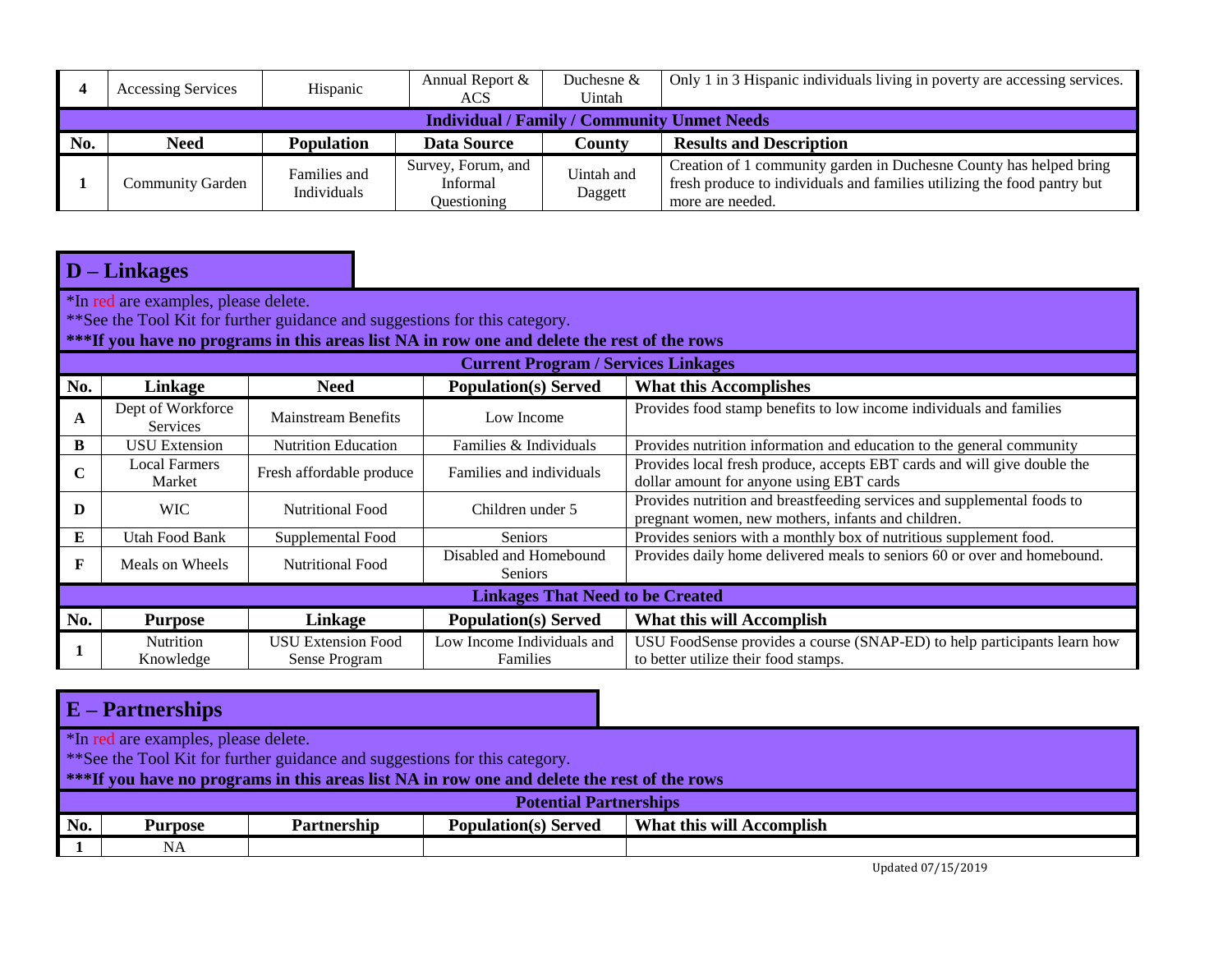|     | $F -$ Resources                      |                              |                                               |                                                                                                                       |
|-----|--------------------------------------|------------------------------|-----------------------------------------------|-----------------------------------------------------------------------------------------------------------------------|
|     | *In red are examples, please delete. |                              |                                               |                                                                                                                       |
|     |                                      |                              | <b>Un-obtained or Underutilized Resources</b> |                                                                                                                       |
| No. | <b>Resource</b>                      | Organization                 | <b>Purpose</b>                                | <b>What this Accomplishes</b>                                                                                         |
|     | <b>Farmers Markets</b>               | Local farmers                | Provide low cost produce                      | Provides local fresh produce, accepts EBT cards and will give double the<br>dollar amount for anyone using EBT cards. |
|     | <b>School Pantry</b>                 | <b>RJHS</b>                  | Provide emergency food                        | Provides shelf stable food to Junior High Students who need the extra food for<br>weekends or long holidays.          |
|     | Kids Café                            | <b>Uintah County Library</b> | Provide food to students                      | Provides snacks to individuals under 18 who are needing to come to the library<br>after school.                       |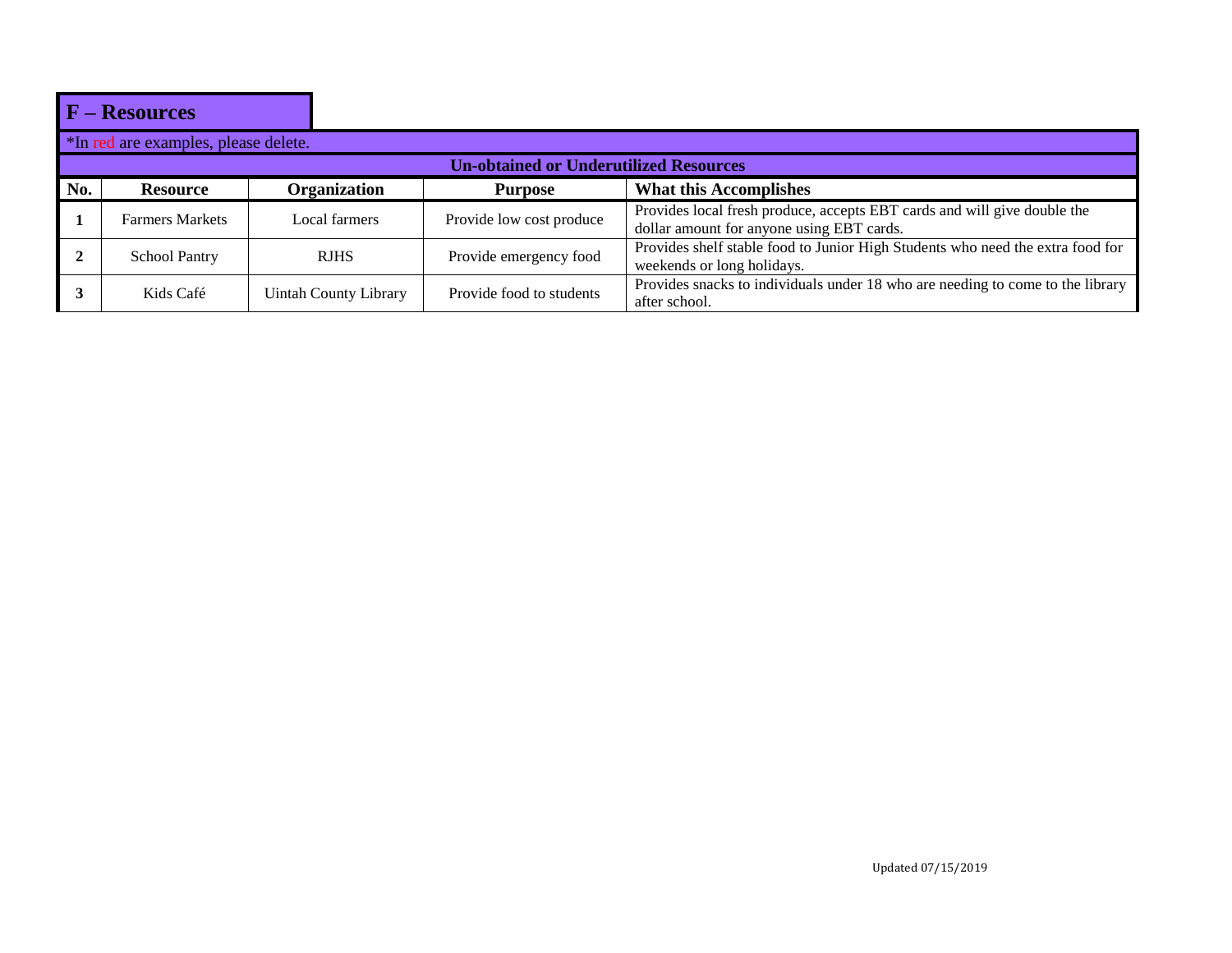| <b>Health</b>                                                                         |                                        |       |                                    |  |       |  |
|---------------------------------------------------------------------------------------|----------------------------------------|-------|------------------------------------|--|-------|--|
| 2016<br><b>Base Year:</b>                                                             |                                        |       |                                    |  |       |  |
|                                                                                       | <b>A</b> – Income Area Characteristics |       |                                    |  |       |  |
| <b>Characteristics</b> (see the Data                                                  | <b>By County:</b>                      |       |                                    |  |       |  |
| Element suggestions under Issue<br>Area "Use of Income")                              | Uintah<br>Duchesne<br>Daggett          |       | <b>Overall Measure</b><br>for Utah |  |       |  |
| <b>Infant Mortality Rate</b>                                                          | N/A                                    | 4.9%  | 4.8%                               |  | 5.1%  |  |
| <b>Adult Life Expectancy Rate</b>                                                     | 77.4                                   | 76.8  | 77.4                               |  | 79.8  |  |
| Percentage of Individuals Uninsured                                                   | 4.0%                                   | 14.9% | 15.1%                              |  | 10.8% |  |
| % of adults reporting fair or poor health                                             | 9%                                     | 14%   | 14%                                |  | 13%   |  |
| Other (see Data Element suggestions for<br>more options)<br>*use the living wage site |                                        |       |                                    |  |       |  |

|  |  | <b>B</b> – Explanation of Major Data Changes |  |
|--|--|----------------------------------------------|--|
|  |  |                                              |  |

| $*$ In   | d is an example, please delete. |                                                                                                               |  |  |  |  |
|----------|---------------------------------|---------------------------------------------------------------------------------------------------------------|--|--|--|--|
| County   | Explanation                     |                                                                                                               |  |  |  |  |
| Uintah   | Percentage of Individuals       | The percentage of individuals uninsured has decreased from 17% to 15.1%. This is attributed to the Affordable |  |  |  |  |
|          | <b>Insured</b>                  | Care Act and Utah Medicaid Expansion                                                                          |  |  |  |  |
| Duchesne | Percentage of Individuals       | The percentage of individuals uninsured has decreased from 16% to 14.9%. This is attributed to the Affordable |  |  |  |  |
|          | Insured                         | Care Act and Utah Medicaid Expansion                                                                          |  |  |  |  |
|          | Percentage of Individuals       | The percentage of individuals uninsured has decreased from 17% to 4.0%. This is attributed to the Affordable  |  |  |  |  |
| Daggett  | <b>Insured</b>                  | Care Act and Utah Medicaid Expansion.                                                                         |  |  |  |  |
|          | *Add more rows as needed        |                                                                                                               |  |  |  |  |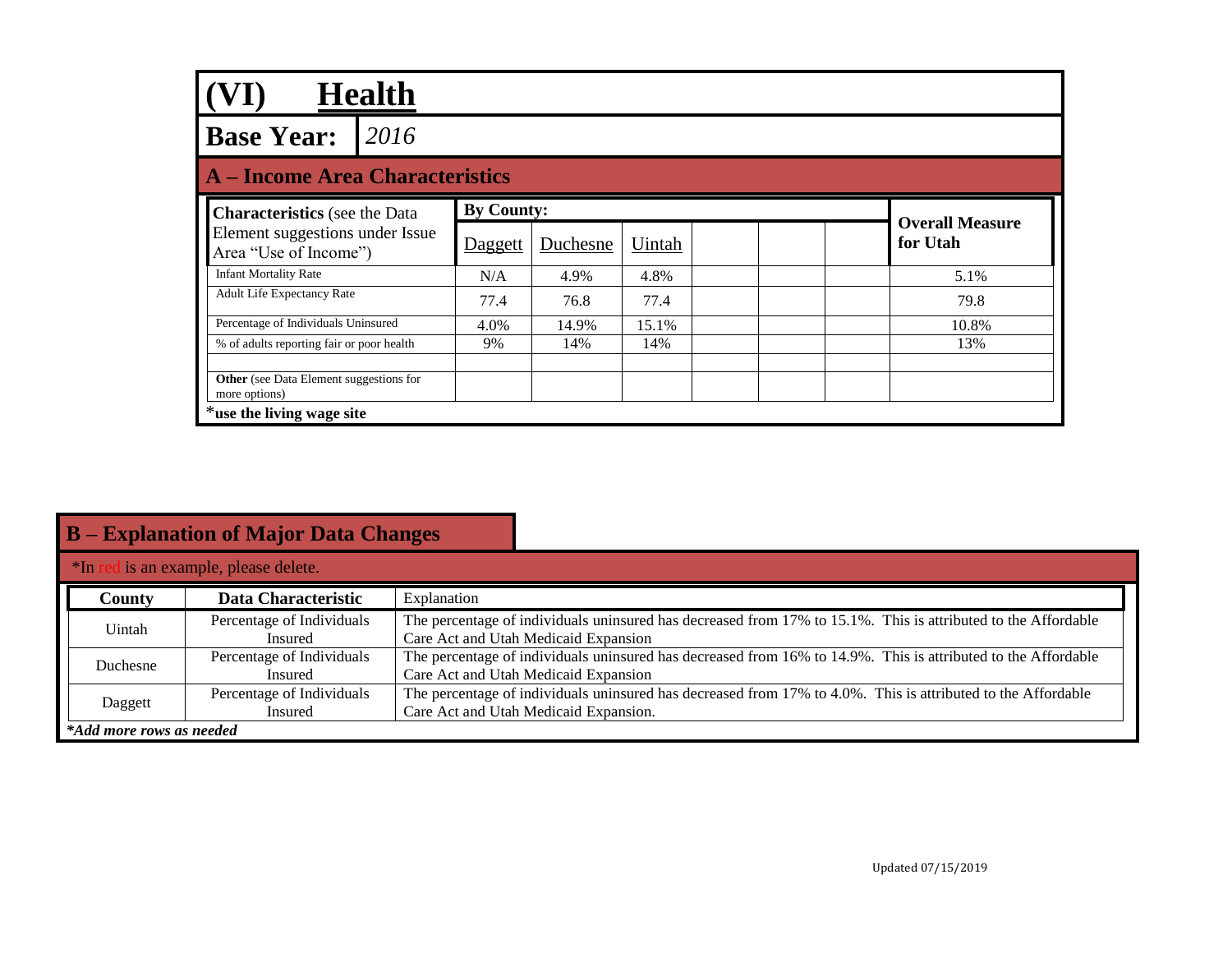\*In red are examples, please delete.

|                         |                                                               |                                                       |                     | <b>Causes of Poverty</b> |                                                                                                                                                                                                                                                                                                                                                                                                                                                                                                                                  |  |  |
|-------------------------|---------------------------------------------------------------|-------------------------------------------------------|---------------------|--------------------------|----------------------------------------------------------------------------------------------------------------------------------------------------------------------------------------------------------------------------------------------------------------------------------------------------------------------------------------------------------------------------------------------------------------------------------------------------------------------------------------------------------------------------------|--|--|
| No.                     | Cause                                                         | <b>Population</b>                                     | <b>Data Source</b>  | County                   | <b>Results and Description</b>                                                                                                                                                                                                                                                                                                                                                                                                                                                                                                   |  |  |
| 1                       | Cost of Insurance                                             | Families &<br>Individuals in<br>Poverty               | Surveys             | Uintah &<br>Duchesne     | 73.97% of participants surveyed identified the high cost of insurance as a<br>primary health care issue.                                                                                                                                                                                                                                                                                                                                                                                                                         |  |  |
| $\mathbf{2}$            | No Insurance                                                  | Families &<br>Individuals in<br>Poverty               | Surveys             | Uintah &<br>Duchesne     | 49.66 of participants surveyed identified no health insurance was a<br>healthcare issue in the community. 51.16% of participants surveyed<br>identified that their most unmet need in the last year was a lack of health<br>insurance.                                                                                                                                                                                                                                                                                           |  |  |
| 3                       | <b>Substance Abuse</b>                                        | Individuals &<br>Families                             | Surveys             | Uintah &<br>Duchesne     | 57.21 participants surveyed identified substance abuse is a main health<br>issue in the community.                                                                                                                                                                                                                                                                                                                                                                                                                               |  |  |
| $\overline{\mathbf{4}}$ | Substance Abuse<br>Treatment                                  | Individuals &<br>Families                             | <b>Focus Groups</b> | Uintah &<br>Duchesne     | Participants in the focus groups identified that there are no inpatient<br>substance abuse treatment facilities in the community that are affordable<br>for low income individuals.                                                                                                                                                                                                                                                                                                                                              |  |  |
| 5                       | Cost of Insurance                                             | Individuals &<br>Families                             | Focus Groups        | Uintah &<br>Duchesne     | Participants in the focus groups identified that families and individuals<br>are unwilling or unable to accept insurance plans from their employers<br>due to high premiums and co pays                                                                                                                                                                                                                                                                                                                                          |  |  |
|                         |                                                               |                                                       |                     | <b>Gaps in Services</b>  |                                                                                                                                                                                                                                                                                                                                                                                                                                                                                                                                  |  |  |
| No.                     | Gap                                                           | <b>Population</b>                                     | <b>Data Source</b>  | <b>County</b>            | <b>Results and Description</b>                                                                                                                                                                                                                                                                                                                                                                                                                                                                                                   |  |  |
| 1                       | Cost of Insurance                                             | Moderate Income<br>and Uninsured                      | <b>Focus Groups</b> | Uintah &<br>Duchesne     | Many individuals and families go without insurance due to costs of high<br>premiums and co pays. While Utah Medicaid expansion went into effect<br>just this past April, it will alleviate no insurance burdens on the lowest<br>income earning individuals and families in the area, but it does nothing<br>for the moderate income individuals who are working and make over the<br>threshold to receive Medicaid and cannot accept insurance plans offered<br>by their employer due to the high cost of premiums and co pays. |  |  |
| 2                       | <b>Limited Substance</b><br><b>Abuse Treatment</b><br>Centers | Individuals &<br>Families suffering<br>from addiction | Focus Groups        | Uintah &<br>Duchesne     | Many individuals who need substance abuse intervention and treatment<br>are not able to access those services in the basin area due to a very<br>limited supply of local resources. In addition, those that are available are<br>out of reach for low income individuals as the cost of their treatment<br>programs are very high. There is only one agency in the Tri-County area<br>that accepts clients on a sliding scale.                                                                                                   |  |  |
|                         | <b>Barriers to Exiting Poverty or Obtaining Services</b>      |                                                       |                     |                          |                                                                                                                                                                                                                                                                                                                                                                                                                                                                                                                                  |  |  |
| No.                     | <b>Barrier</b>                                                | <b>Population</b>                                     | <b>Data Source</b>  |                          | <b>Results and Description</b>                                                                                                                                                                                                                                                                                                                                                                                                                                                                                                   |  |  |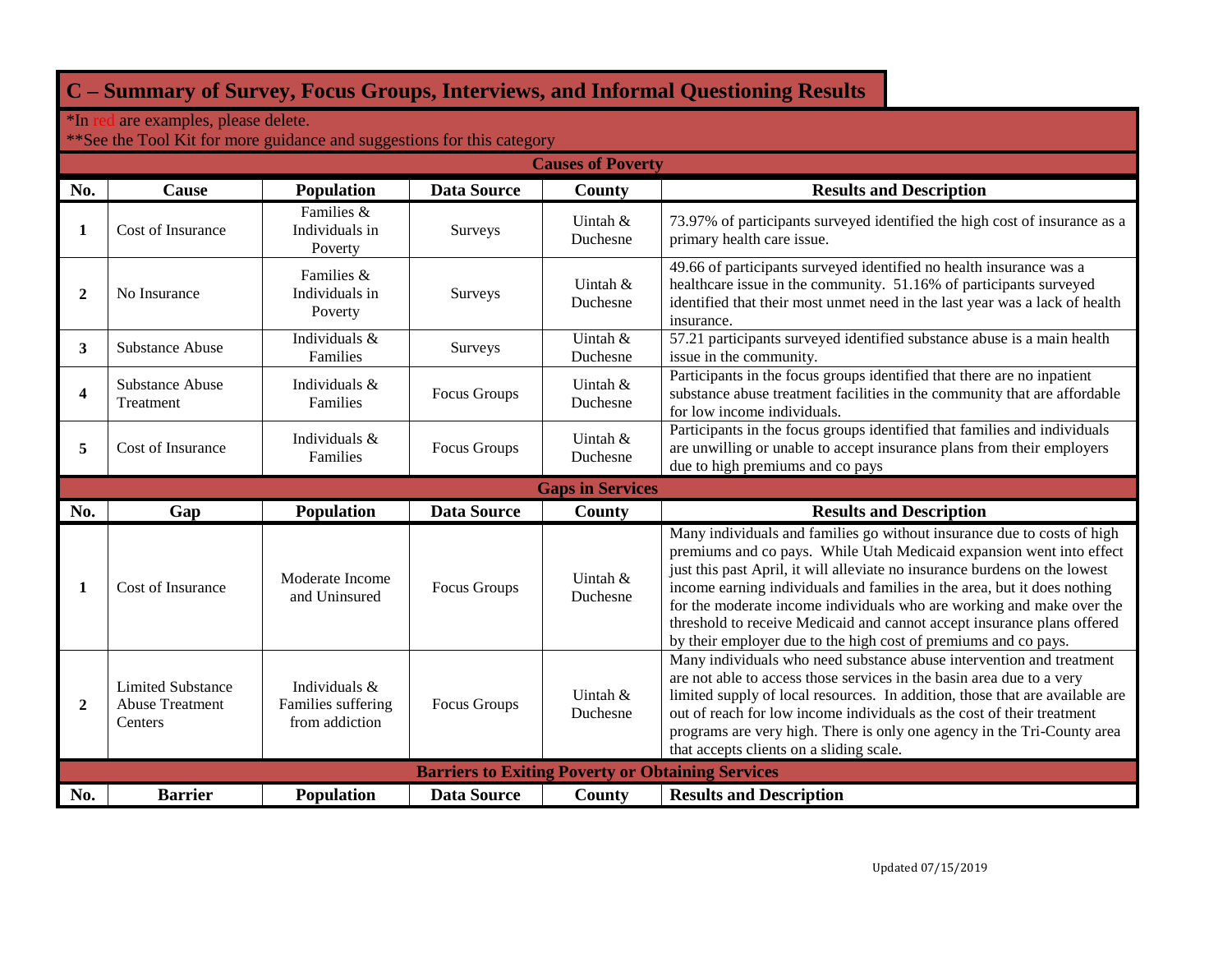|     | Affordable<br>Healthcare                                               | Low to Moderate<br>Income                         | Focus Group  | Uintah $&$<br>Duchesne                             | Many individuals do not access medical help due to cost. It is hard to get<br>out of poverty when one is always trying to pay off medical bills or get<br>help with present needs.                             |
|-----|------------------------------------------------------------------------|---------------------------------------------------|--------------|----------------------------------------------------|----------------------------------------------------------------------------------------------------------------------------------------------------------------------------------------------------------------|
|     | Mental Health<br>Stigma                                                | Individuals and<br><b>Families</b>                | Focus Groups | Uintah &<br>Duchesne                               | People are embarrassed to seek help for mental illnesses and are more<br>likely to forgo getting the help they need. In rural areas too many people<br>have knowledge of who is seeking the assistance.        |
|     | Knowledge of<br>Resources                                              | A11                                               | Surveys      | Uintah $\&$<br>Duchesne                            | 50% of survey participants stated they did not know where to go for drug<br>and alcohol addiction services.                                                                                                    |
|     |                                                                        |                                                   |              | <b>Individual / Family / Community Unmet Needs</b> |                                                                                                                                                                                                                |
| No. | <b>Need</b>                                                            | <b>Population</b>                                 | Data Source  | <b>County</b>                                      | <b>Results and Description</b>                                                                                                                                                                                 |
|     | Substance Abuse<br><b>Treatment Center and</b><br><b>Detox Centers</b> | <b>Individuals</b><br>suffering from<br>addiction | Focus Groups | Uintah $\&$<br>Duchesne                            | Additional community support for those experiencing opioid addiction is<br>needed. Need local centers where individuals can go to detox and receive<br>treatment while staying close to their support systems. |

\*In red are examples, please delete.

\*\*See the Tool Kit for further guidance and suggestions for this category.

**\*\*\*If you have no programs in this areas list NA in row one and delete the rest of the rows**

|     | <b>Current Program / Services Linkages</b> |                                             |                             |                                                                                        |  |  |  |
|-----|--------------------------------------------|---------------------------------------------|-----------------------------|----------------------------------------------------------------------------------------|--|--|--|
| No. | Linkage                                    | <b>Need</b>                                 | <b>Population(s)</b> Served | <b>What this Accomplishes</b>                                                          |  |  |  |
|     | Northeastern<br>Counseling                 | Mental Health/Substance<br>abuse prevention | Individuals & Families      | Sliding scale counseling available. Public outreach for substance abuse<br>prevention. |  |  |  |
|     | Tri-County Health                          | Low income health<br>services               | Individuals & Families      | Provide low cost immunizations, WIC services and well-baby services.                   |  |  |  |
|     | Mountainlands                              | Low income health                           | Individuals & Families      | Provides low cost sliding scale health and dental services to residents in the         |  |  |  |
|     | <b>Health Center</b>                       | services                                    |                             | basin area.                                                                            |  |  |  |
|     | <b>Linkages That Need to be Created</b>    |                                             |                             |                                                                                        |  |  |  |
| No. | <b>Purpose</b>                             | Linkage                                     | <b>Population(s)</b> Served | What this will Accomplish                                                              |  |  |  |
|     | N/A                                        |                                             |                             |                                                                                        |  |  |  |

| $E -$ Partnerships |                                                                            |             |                                                                                             |                           |  |  |
|--------------------|----------------------------------------------------------------------------|-------------|---------------------------------------------------------------------------------------------|---------------------------|--|--|
| $ \nVert$ *In      | d are examples, please delete.                                             |             |                                                                                             |                           |  |  |
|                    | **See the Tool Kit for further guidance and suggestions for this category. |             |                                                                                             |                           |  |  |
|                    |                                                                            |             | ***If you have no programs in this areas list NA in row one and delete the rest of the rows |                           |  |  |
|                    | <b>Potential Partnerships</b>                                              |             |                                                                                             |                           |  |  |
| No.                | <b>Purpose</b>                                                             | Partnership | <b>Population(s)</b> Served                                                                 | What this will Accomplish |  |  |
|                    | NA                                                                         |             |                                                                                             |                           |  |  |

Updated 07/15/2019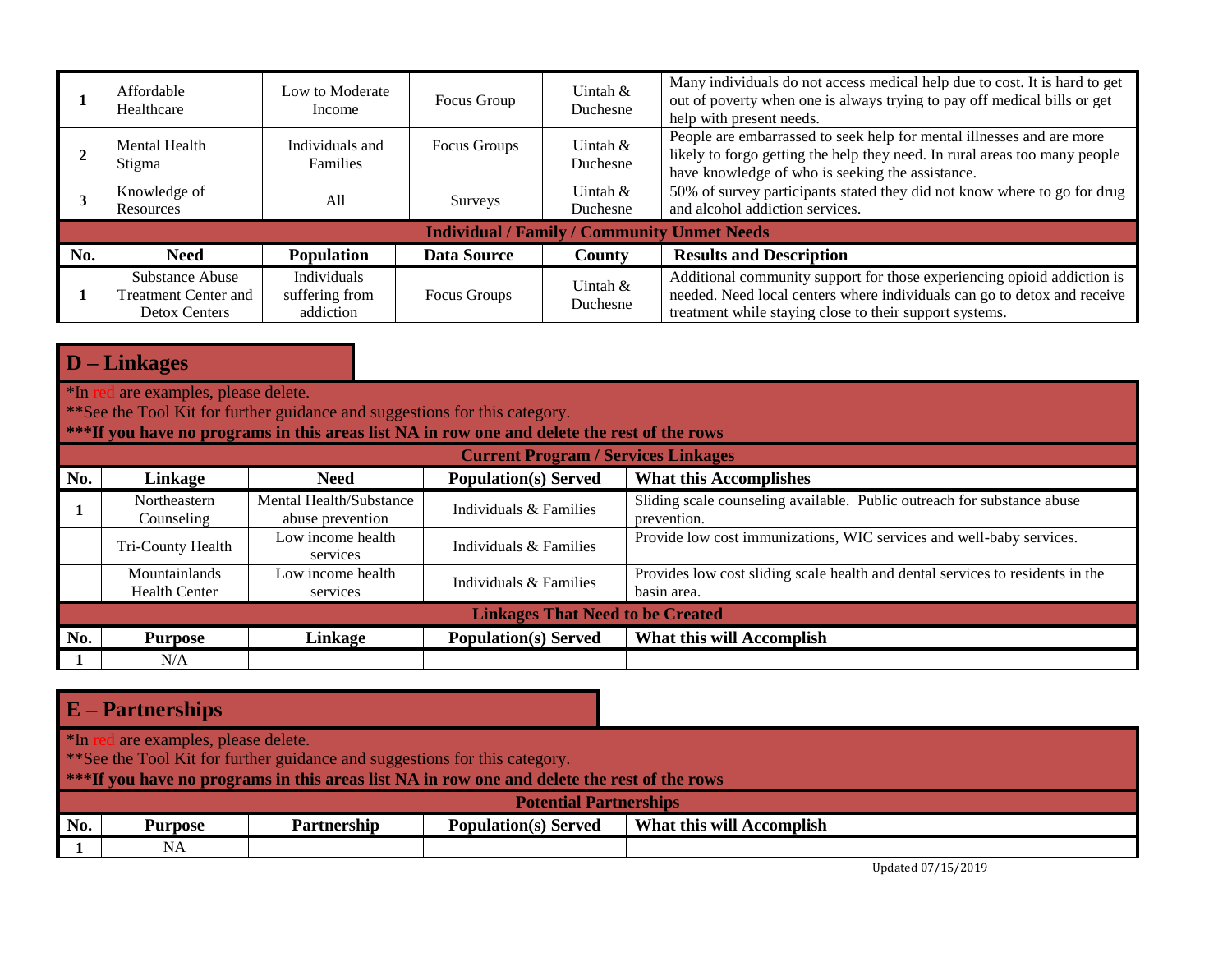|       | <b>F</b> – Resources           |                                            |                                                     |                                                                                                                                                                                                                     |
|-------|--------------------------------|--------------------------------------------|-----------------------------------------------------|---------------------------------------------------------------------------------------------------------------------------------------------------------------------------------------------------------------------|
| $*In$ | d are examples, please delete. |                                            |                                                     |                                                                                                                                                                                                                     |
|       |                                |                                            | <b>Un-obtained or Underutilized Resources</b>       |                                                                                                                                                                                                                     |
| No.   | <b>Resource</b>                | Organization                               | <b>Purpose</b>                                      | <b>What this Accomplishes</b>                                                                                                                                                                                       |
|       | Medicaid Expansion             | Department of<br><b>Workforce Services</b> | Provide insurance to more<br>low income individuals | More knowledge of the Medicaid expansion needs to get out to the public.<br>Many individuals who were denied services in the past are not aware they may<br>now be eligible.                                        |
|       | Naloxone Training              | Northeastern Counseling                    | Prevent overdose deaths                             | Naloxone Training is available at Northeastern Counseling. Many more<br>overdose deaths could be prevented if the public was more informed on how<br>naloxone works, when it is needed, and how to obtain the kits. |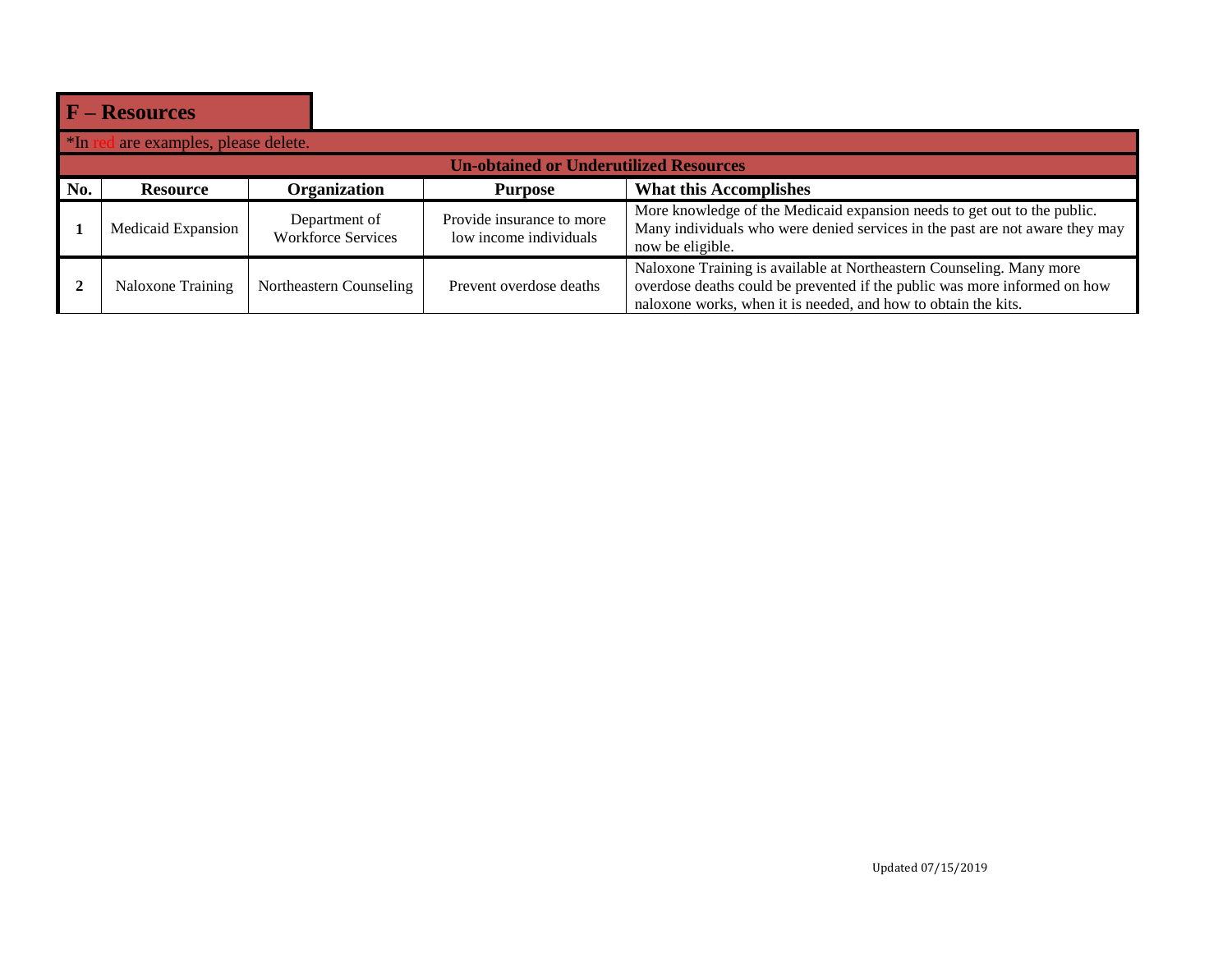# **(VII) Transportation**

**Base Year:** *2016*

### **A – Income Area Characteristics**

| <b>Characteristics</b> (see the Data                                               | <b>By County:</b> |          |        |  |                                    |
|------------------------------------------------------------------------------------|-------------------|----------|--------|--|------------------------------------|
| Element suggestions under Issue<br>Area "Use of Income")                           | Daggett           | Duchesne | Uintah |  | <b>Overall Measure</b><br>for Utah |
| Percentage of workers who drove alone to<br>work.                                  | 47%               | 81%      | 80%    |  | 76%                                |
| Percentage of workers who carpooled to work                                        | 3%                | 8%       | 12%    |  | 11%                                |
| Percentage of workers who used public<br>transport to work                         | $\Omega$          | .6%      | .8%    |  | 2.5%                               |
| Percentage of workers with no vehicle<br>available.                                | $\Omega$          | 1%       | 1.4%   |  | 1.7%                               |
| Percentage of workers who take public transit<br>with no vehicle available         | $\Omega$          | 18.8%    | 18%    |  | 13.8%                              |
| Percentage of those who use public transit<br>who make less than \$10,000 annually | $\Omega$          | 50%      | 32.8%  |  | 22%                                |
| Mean travel time to work for those who drive<br>alone                              |                   | 19.8     |        |  | 20.4%                              |
| Mean travel time to work for those who use<br>public transit.                      |                   | 51.8     |        |  | 45.4                               |
| <b>Other</b> (see Data Element suggestions for<br>more options)                    |                   |          |        |  |                                    |
| *use the living wage site                                                          |                   |          |        |  |                                    |

|          | <b>B</b> – Explanation of Major Data Changes                          |                                                                                                                                                                                                                                                                                                                                            |  |  |  |
|----------|-----------------------------------------------------------------------|--------------------------------------------------------------------------------------------------------------------------------------------------------------------------------------------------------------------------------------------------------------------------------------------------------------------------------------------|--|--|--|
|          | *In red is an example, please delete.                                 |                                                                                                                                                                                                                                                                                                                                            |  |  |  |
| County   | Data Characteristic                                                   | <b>Explanation</b>                                                                                                                                                                                                                                                                                                                         |  |  |  |
| Daggett  | Percentage of workers who<br>drove alone to work versus<br>carpooling | 47% workers drove alone to work, while only 3% carpooled. Daggett County does not have a transit system and<br>is in a very rural area. Most jobs would be in neighboring states or oilfield locations. Most residents have no<br>other choice but to drive to work.                                                                       |  |  |  |
| Duchesne | Percentage of workers who<br>drove alone to work                      | 81% of workers drove alone to work, while only 8% carpooled. Duchesne County covers a very large<br>geographical area. While there is very low cost public transit in Roosevelt city as well as to and from Duchesne<br>city, the travel time for taking the bus is 51.8 minutes versus 19.8. 50% of workers who earn \$10,000 annually or |  |  |  |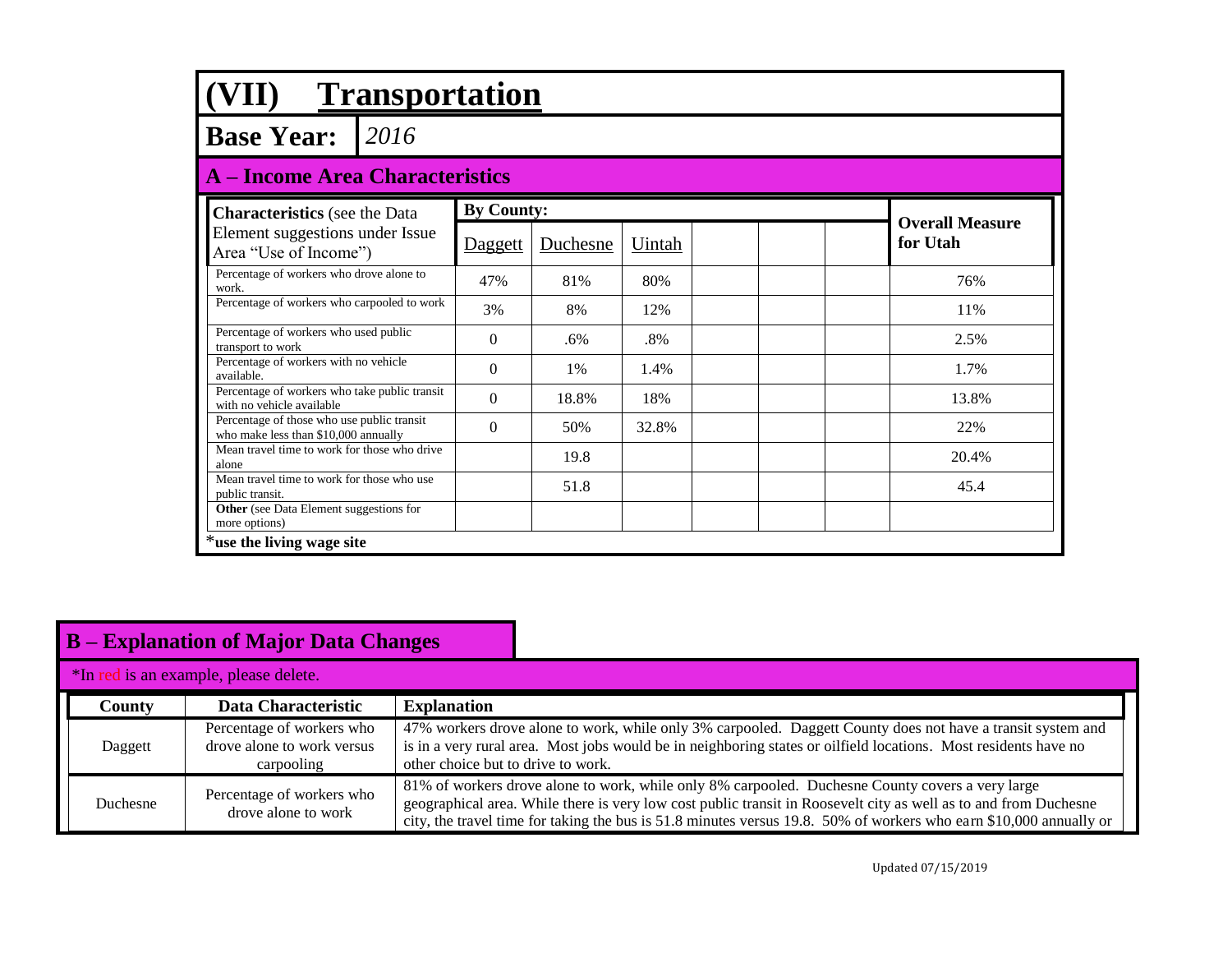|                          |                                                  | less report using public transportation. Those workers are in the service sectors and their homes and jobs are<br>located in town so using public transportation works for them.                                                                                                                                                                                                                                                                                                                           |
|--------------------------|--------------------------------------------------|------------------------------------------------------------------------------------------------------------------------------------------------------------------------------------------------------------------------------------------------------------------------------------------------------------------------------------------------------------------------------------------------------------------------------------------------------------------------------------------------------------|
| Uintah                   | Percentage of workers who<br>drove alone to work | 80% of workers drove alone to work, while only 12% carpooled. Uintah County covers a very large geographical<br>area and most employment is at the Gilsonite mine which is located 11 miles out of town and public transit does<br>not serve that area. 32.8% of workers that earn \$10,000 or less annually report using public transit. While there is<br>free public transit within the Vernal commerce loop, the BTA does offer very low cost public transit from Vernal,<br>to Roosevelt, to Duchesne |
| *Add more rows as needed |                                                  |                                                                                                                                                                                                                                                                                                                                                                                                                                                                                                            |

|  |  | <b>C</b> – Summary of Survey, Focus Groups, Interviews, and Informal Questioning Results |
|--|--|------------------------------------------------------------------------------------------|
|  |  |                                                                                          |

|  | *In red are examples, please delete. |  |  |  |
|--|--------------------------------------|--|--|--|
|--|--------------------------------------|--|--|--|

|                | <b>Causes of Poverty</b>                                 |                       |                                     |                         |                                                                                                                                                                                                                                                                                            |  |  |
|----------------|----------------------------------------------------------|-----------------------|-------------------------------------|-------------------------|--------------------------------------------------------------------------------------------------------------------------------------------------------------------------------------------------------------------------------------------------------------------------------------------|--|--|
| No.            | Cause                                                    | Population            | <b>Data Source</b>                  | County                  | <b>Results and Description</b>                                                                                                                                                                                                                                                             |  |  |
|                | Cost of vehicle<br>ownership                             | General public        | Surveys                             | Duchesne $&$<br>Uintah  | 51.02% of survey participants stated that the primary issue with<br>transportation is that it is too expensive to own and operate a vehicle.                                                                                                                                               |  |  |
| $\overline{2}$ | Cost of Gasoline                                         | General public        | Surveys                             | Duchesne $&$<br>Uintah  | The price of gasoline has been steadily increasing since the 2016 base<br>year after the collapse of the industry. 50.68% of survey participants<br>reported the cost of gasoline an issue to transportation.                                                                              |  |  |
|                |                                                          |                       |                                     | <b>Gaps in Services</b> |                                                                                                                                                                                                                                                                                            |  |  |
| No.            | Gap                                                      | <b>Population</b>     | <b>Data Source</b>                  | County                  | <b>Results and Description</b>                                                                                                                                                                                                                                                             |  |  |
|                | <b>Public Transportation</b><br>Availability             | <b>General Public</b> | General<br>observation &<br>Surveys | Duchesne &<br>Uintah    | None of the bus routes operate before 6 am, after 6:30 pm, on weekends<br>or holidays. For those wo rely on bus services, keeping a night or<br>weekend schedule at work can be very challenging.                                                                                          |  |  |
| $\mathbf{2}$   | Public Transportation<br>Routes                          | General Public        | Forums                              | Duchesne $&$<br>Uintah  | Bus routes are limited and do not always stop near employment locations<br>or to residents outside city limits.                                                                                                                                                                            |  |  |
| 3              | Medical<br>Transportation                                | <b>Disabled</b>       | Forums                              | Duchesne $&$<br>Uintah  | The Wellness Wagon program used to provide transportation from the<br>Uintah Basin to Salt Lake City for disabled individuals to visit medical<br>specialists. The program lost funding a few years ago leaving many<br>disabled individuals with no means to get needed medical services. |  |  |
|                | <b>Barriers to Exiting Poverty or Obtaining Services</b> |                       |                                     |                         |                                                                                                                                                                                                                                                                                            |  |  |
| No.            | <b>Barrier</b>                                           | <b>Population</b>     | <b>Data Source</b>                  | County                  | <b>Results and Description</b>                                                                                                                                                                                                                                                             |  |  |
| -1             | <b>Bus Availability</b>                                  | <b>General Public</b> | General<br>observation &<br>Surveys | Duchesne &<br>Uintah    | While the BTA has added many stops and access to towns outside of the<br>city areas, times of operation, weekend and holiday service remains to be<br>an issue.                                                                                                                            |  |  |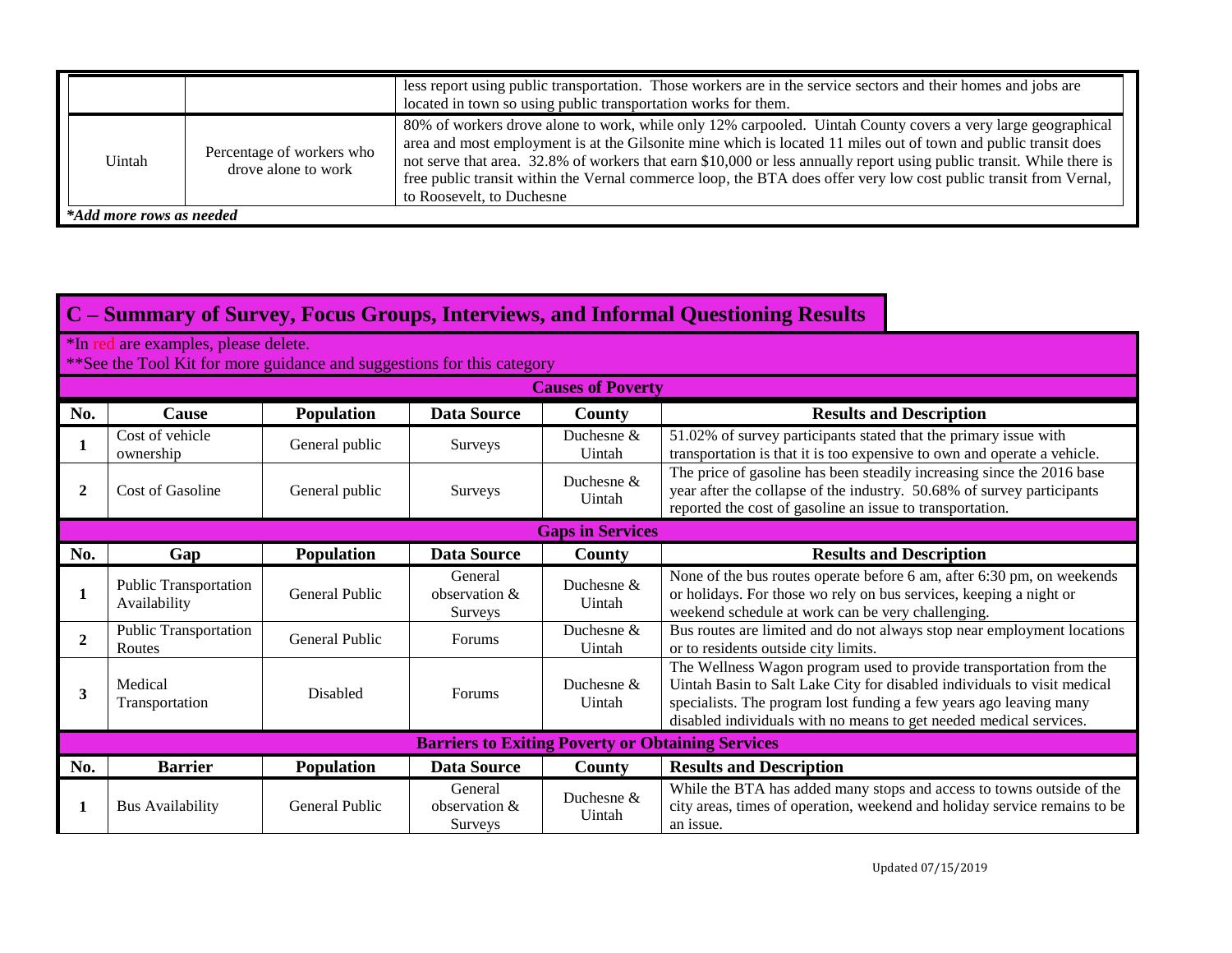|     | <b>Better Access</b>                                       | <b>Disabled</b>   | Forum              | Duchesne &<br>Uintah   | Forum participants mentioned that the fixing of corner curbs would assist<br>individuals in wheelchairs with being able to access the bus system.                                                                                                                                                                                            |  |  |
|-----|------------------------------------------------------------|-------------------|--------------------|------------------------|----------------------------------------------------------------------------------------------------------------------------------------------------------------------------------------------------------------------------------------------------------------------------------------------------------------------------------------------|--|--|
|     | <b>Individual / Family / Community Unmet Needs</b>         |                   |                    |                        |                                                                                                                                                                                                                                                                                                                                              |  |  |
| No. | <b>Need</b>                                                | <b>Population</b> | <b>Data Source</b> | County                 | <b>Results and Description</b>                                                                                                                                                                                                                                                                                                               |  |  |
|     | Bus operation on<br>weekends, holidays<br>and after hours. | General Public    | Surveys            | Duchesne $&$<br>Uintah | There is a need for later bus stop scheduling as well as weekend or<br>holiday service. Persons who work in the service sector often are<br>scheduled to work nights, weekends and some holidays. Not having bus<br>service during these times makes it difficult for those members of the<br>community to get to their places of employment |  |  |
|     | Safe Bicycle Lanes                                         | General Public    | Forum              | Duchesne &<br>Uintah   | If there were more safe bicycle lanes throughout our community, more<br>individuals would choose to use bicycles as transportation.                                                                                                                                                                                                          |  |  |

\*In red are examples, please delete.

\*\*See the Tool Kit for further guidance and suggestions for this category.

|     | <b>Current Program / Services Linkages</b> |                               |                                         |                                                                                                                                                                                                                                                                     |  |  |  |
|-----|--------------------------------------------|-------------------------------|-----------------------------------------|---------------------------------------------------------------------------------------------------------------------------------------------------------------------------------------------------------------------------------------------------------------------|--|--|--|
| No. | Linkage                                    | <b>Need</b>                   | <b>Population(s)</b> Served             | <b>What this Accomplishes</b>                                                                                                                                                                                                                                       |  |  |  |
| A   | <b>BTA</b>                                 | Transportation                | General Public                          | Provides public transport throughout the populated areas of Duchesne $\&$<br>Uintah Counties.                                                                                                                                                                       |  |  |  |
| B   | <b>UBAOG</b>                               | <b>Bus Passes</b>             | <b>Homeless</b>                         | UBAOG CSBG department offers one time bus passes for persons<br>experiencing homelessness to access the homeless shelter                                                                                                                                            |  |  |  |
| C   | <b>BTA</b> Paratransit                     | Transportation                | Disabled                                | The BTA Paratransit program can assist disabled individuals with<br>transportation to needed destinations such as: doctors, grocery stores, post<br>offices, pharmacies, etc.                                                                                       |  |  |  |
|     | Northeastern<br>Counseling                 | <b>Medical Transportation</b> | Individuals on Medicaid                 | Northeastern Counseling provides transportation for individuals on Medicaid<br>to get to SLC and back for medical purposes.                                                                                                                                         |  |  |  |
|     | <b>Painted Horse</b><br>Diabetic Center    | <b>Medical Transportation</b> | <b>Tribal Members</b>                   | Painted Horse provides transportation for tribal members to get to SLC and<br>back for medical purposes.                                                                                                                                                            |  |  |  |
|     |                                            |                               | <b>Linkages That Need to be Created</b> |                                                                                                                                                                                                                                                                     |  |  |  |
| No. | <b>Purpose</b>                             | Linkage                       | <b>Population(s)</b> Served             | What this will Accomplish                                                                                                                                                                                                                                           |  |  |  |
|     | Transportation                             | <b>UBER</b>                   | General Public                          | Individuals would have more access to employment opportunities, medical<br>services, shopping centers, and recreational event with the availability of Uber.<br>Uber is usually less expensive that taxi services and more available than public<br>transportation. |  |  |  |